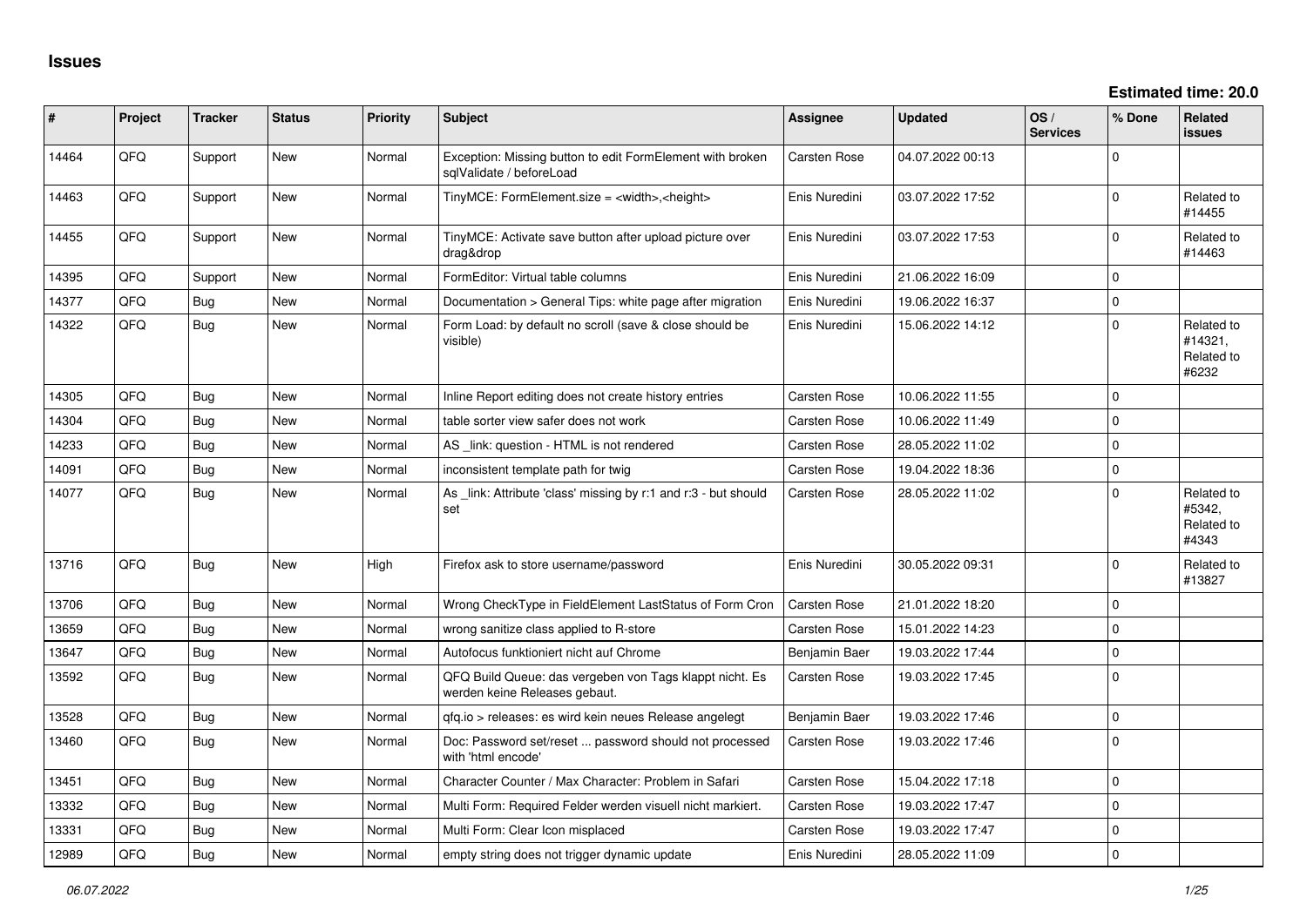| #     | Project | <b>Tracker</b> | <b>Status</b> | <b>Priority</b> | <b>Subject</b>                                                                                                                                      | Assignee            | <b>Updated</b>   | OS/<br><b>Services</b> | % Done      | Related<br><b>issues</b> |
|-------|---------|----------------|---------------|-----------------|-----------------------------------------------------------------------------------------------------------------------------------------------------|---------------------|------------------|------------------------|-------------|--------------------------|
| 12974 | QFQ     | Bug            | New           | High            | Sanitize Queries in Action-Elements                                                                                                                 | <b>Carsten Rose</b> | 07.12.2021 17:19 |                        | $\Omega$    |                          |
| 12716 | QFQ     | Bug            | New           | Normal          | template group: Pattern only applied to first instance                                                                                              | <b>Carsten Rose</b> | 19.03.2022 17:47 |                        | $\Omega$    |                          |
| 12714 | QFQ     | <b>Bug</b>     | New           | Normal          | Conversion of GIF to PDF broken when GIF contains Alpha.                                                                                            | <b>Carsten Rose</b> | 19.03.2022 17:49 |                        | $\Omega$    |                          |
| 12702 | QFQ     | Bug            | New           | High            | templateGroup: broken in multiDb Setup                                                                                                              | Carsten Rose        | 14.12.2021 16:02 |                        | $\Omega$    |                          |
| 12670 | QFQ     | Bug            | <b>New</b>    | High            | Dropdown-Menu classes können nicht mehr angegeben<br>werden                                                                                         | <b>Carsten Rose</b> | 07.12.2021 17:19 |                        | $\Omega$    |                          |
| 12581 | QFQ     | <b>Bug</b>     | <b>New</b>    | Normal          | Form.forward=close: Record 'new' in new browser tab > save<br>(& close) >> Form is not reloaded with new created record id<br>and stays in mode=new | <b>Carsten Rose</b> | 19.03.2022 17:48 |                        | 0           |                          |
| 12545 | QFQ     | <b>Bug</b>     | New           | Urgent          | sql.log not created / updated                                                                                                                       | <b>Carsten Rose</b> | 14.12.2021 16:02 |                        | 0           |                          |
| 12520 | QFQ     | <b>Bug</b>     | New           | Normal          | Switch FE User: still active even FE User session expired                                                                                           | <b>Carsten Rose</b> | 19.03.2022 17:48 |                        | $\Omega$    |                          |
| 12513 | QFQ     | Bug            | New           | High            | Implement server side check of maxlength                                                                                                            | <b>Carsten Rose</b> | 07.12.2021 17:19 |                        | 0           |                          |
| 12512 | QFQ     | <b>Bug</b>     | New           | Normal          | Some MySQL Installation can't use 'stored procedures'                                                                                               | <b>Carsten Rose</b> | 19.03.2022 17:48 |                        | $\Omega$    |                          |
| 12468 | QFQ     | Bug            | New           | Urgent          | Form: update Form.title after save                                                                                                                  | <b>Carsten Rose</b> | 03.05.2021 21:12 |                        | 0           |                          |
| 12327 | QFQ     | <b>Bug</b>     | New           | Normal          | Copy to clipboard: Glyphicon can not be changed                                                                                                     | <b>Carsten Rose</b> | 27.12.2021 17:59 |                        | 0           |                          |
| 12187 | QFQ     | <b>Bug</b>     | New           | Normal          | Trigger FormAsFile() via Report: probably problem with multi<br>DB setup                                                                            | <b>Carsten Rose</b> | 20.03.2021 21:20 |                        | $\Omega$    |                          |
| 12133 | QFQ     | <b>Bug</b>     | <b>New</b>    | Normal          | NPM, phpSpreadSheet aktualisieren                                                                                                                   | <b>Carsten Rose</b> | 15.03.2021 09:04 |                        | $\mathbf 0$ |                          |
| 12066 | QFQ     | <b>Bug</b>     | New           | High            | enterAsSubmit: Forward wird nicht ausgeführt                                                                                                        | Enis Nuredini       | 29.05.2022 09:23 |                        | $\Omega$    |                          |
| 12045 | QFQ     | <b>Bug</b>     | New           | Normal          | templateGroup afterSave FE: Aufruf ohne<br>sglHonorFormElements funktioniert nicht                                                                  | <b>Carsten Rose</b> | 18.02.2021 16:33 |                        | $\Omega$    |                          |
| 12040 | QFQ     | Bug            | New           | Normal          | FE Mode 'hidden' für zwei FEs auf einer Zeile                                                                                                       | <b>Carsten Rose</b> | 18.02.2021 10:13 |                        | 0           |                          |
| 11752 | QFQ     | Bug            | <b>New</b>    | Normal          | checkbox renders multiple input elements with same name                                                                                             | <b>Carsten Rose</b> | 17.12.2020 14:58 |                        | 0           | Related to<br>#11750     |
| 11715 | QFQ     | Bug            | <b>New</b>    | Normal          | acceptZeroAsRequired and requiredOffButMark do not<br>coincide                                                                                      |                     | 08.12.2020 12:13 |                        | $\Omega$    |                          |
| 11695 | QFQ     | <b>Bug</b>     | New           | Normal          | MultiForm required FE Error                                                                                                                         | Carsten Rose        | 04.12.2020 13:34 |                        | $\Omega$    |                          |
| 11668 | QFQ     | Bug            | New           | Normal          | Play function.sql - problem with mysql                                                                                                              | <b>Carsten Rose</b> | 03.05.2021 20:48 |                        | 0           |                          |
| 11667 | QFQ     | Bug            | New           | Normal          | MySQL mariadb-server-10.3: Incorrect datetime value                                                                                                 | <b>Carsten Rose</b> | 03.05.2021 20:48 |                        | 0           |                          |
| 11522 | QFQ     | Bug            | New           | Normal          | Aus/Einblenden von Reitern                                                                                                                          |                     | 13.11.2020 14:58 |                        | 0           |                          |
| 11239 | QFQ     | <b>Bug</b>     | New           | Normal          | Radiobutton (plain): horizontales Rendern abhängig vom<br>Datentyp in der Datenbank                                                                 | Carsten Rose        | 30.09.2020 18:37 |                        | $\Omega$    |                          |
| 11237 | QFQ     | <b>Bug</b>     | New           | High            | Radiobutton / parameter.buttonClass= btn-default - kein dirty<br>Trigger                                                                            | Benjamin Baer       | 03.05.2021 21:12 |                        | $\mathbf 0$ | Related to<br>#10766     |
| 11195 | QFQ     | <b>Bug</b>     | New           | Low             | Dynamic Update: Note not updated if new text is empty<br>(v20.4)                                                                                    |                     | 25.09.2020 11:14 |                        | 0           |                          |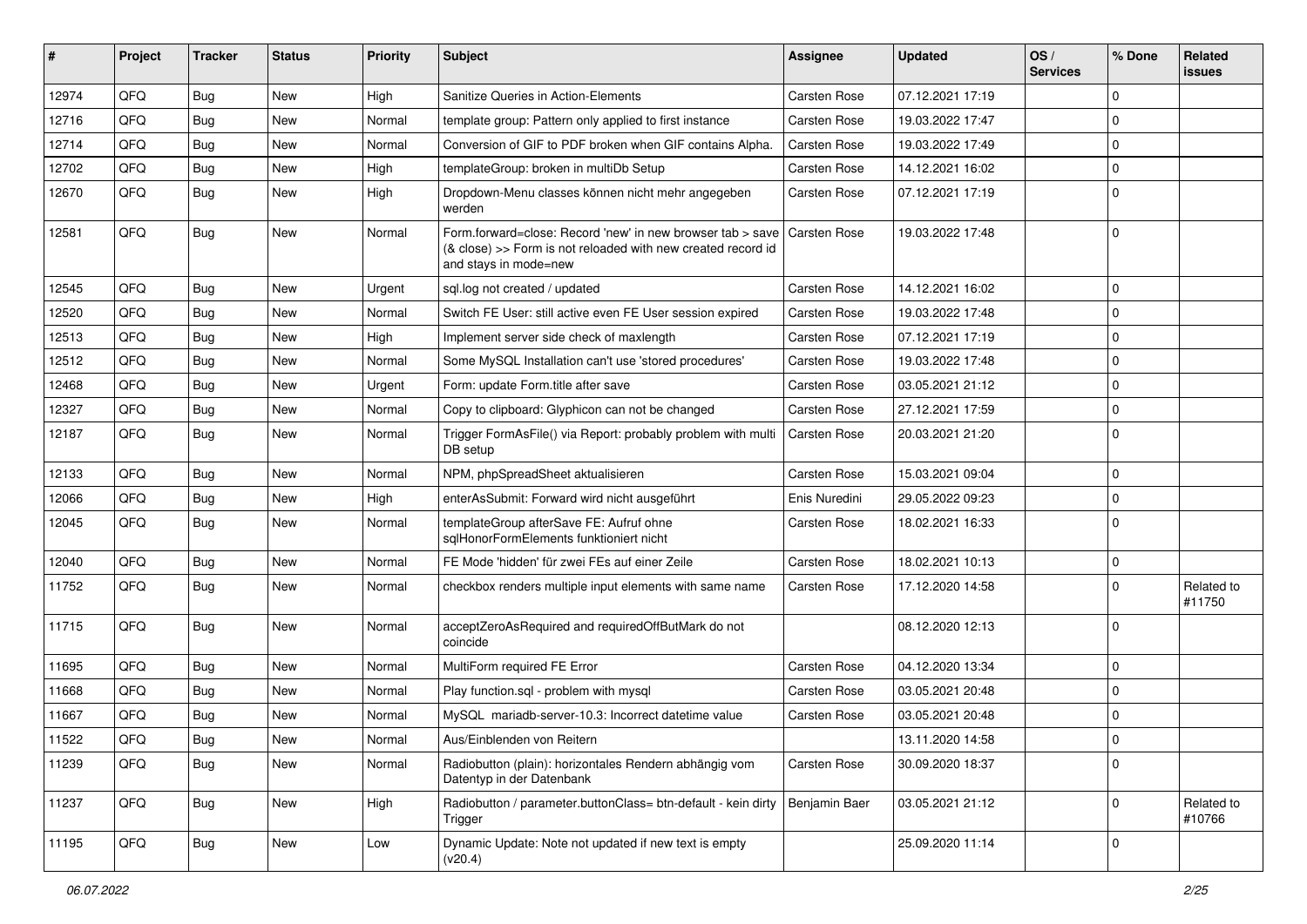| #     | Project | <b>Tracker</b> | <b>Status</b> | <b>Priority</b> | <b>Subject</b>                                                                  | Assignee            | <b>Updated</b>   | OS/<br><b>Services</b> | % Done      | Related<br>issues                                                    |
|-------|---------|----------------|---------------|-----------------|---------------------------------------------------------------------------------|---------------------|------------------|------------------------|-------------|----------------------------------------------------------------------|
| 11057 | QFQ     | Bug            | <b>New</b>    | High            | Checkboxes ohne span.checkmark im Report werden<br>ausgeblendet                 | Benjamin Baer       | 03.05.2021 21:12 |                        | $\Omega$    | Related to<br>#11039                                                 |
| 10937 | QFQ     | <b>Bug</b>     | <b>New</b>    | Normal          | Fehler mit abhängigen Select- Feldern beim Positionieren                        | <b>Carsten Rose</b> | 12.11.2020 23:45 |                        | $\mathbf 0$ |                                                                      |
| 10890 | QFQ     | <b>Bug</b>     | <b>New</b>    | Normal          | AutoCron hangs                                                                  |                     | 20.07.2020 13:56 |                        | $\mathbf 0$ |                                                                      |
| 10766 | QFQ     | <b>Bug</b>     | <b>New</b>    | High            | Radiobutton / parameter.buttonClass=btn-default: dynamic<br>update              |                     | 03.05.2021 21:12 |                        | $\pmb{0}$   | Related to<br>#11237                                                 |
| 10759 | QFQ     | Bug            | <b>New</b>    | Normal          | emptyMeansNull - Feld falsch aktualisiert                                       |                     | 12.11.2020 23:45 |                        | 0           |                                                                      |
| 10704 | QFQ     | Bug            | New           | Normal          | wkhtml problem rendering fullCalendar.js / fabric.js >><br>successor: puppeteer | <b>Carsten Rose</b> | 12.11.2020 23:45 |                        | $\mathbf 0$ | Related to<br>#5024.<br>Related to<br>#4650.<br>Related to<br>#10715 |
| 10658 | QFQ     | <b>Bug</b>     | <b>New</b>    | Normal          | processReadOnly broken                                                          | Carsten Rose        | 27.05.2020 17:55 |                        | $\mathbf 0$ |                                                                      |
| 10640 | QFQ     | <b>Bug</b>     | <b>New</b>    | High            | TypeAhead Tag: FE editierbar trotz readOnly                                     | Carsten Rose        | 03.05.2021 21:12 |                        | $\mathbf 0$ | Related to<br>#7795                                                  |
| 10588 | QFQ     | Bug            | <b>New</b>    | Normal          | typeahed Tag: Doku anpassen                                                     | <b>Carsten Rose</b> | 12.11.2020 23:45 |                        | $\mathbf 0$ |                                                                      |
| 10508 | QFQ     | Bug            | <b>New</b>    | High            | Multi Form broken on Multi DB Instance                                          | Carsten Rose        | 03.05.2021 21:12 |                        | 0           |                                                                      |
| 10506 | QFQ     | Bug            | New           | High            | Template Group broken on MultiDB instance                                       | <b>Carsten Rose</b> | 03.05.2021 21:12 |                        | $\mathbf 0$ | Related to<br>#10505                                                 |
| 10324 | QFQ     | <b>Bug</b>     | <b>New</b>    | Normal          | Excel Export mit Template funktioniert nur, wenn Template<br>vor uid kommt      |                     | 30.03.2020 11:20 |                        | $\mathbf 0$ | Related to<br>#10257                                                 |
| 10322 | QFQ     | Bug            | New           | Normal          | FormElement / Radio: missing column 'enum' >> FE not<br>reported                | <b>Carsten Rose</b> | 07.05.2020 09:37 |                        | $\mathbf 0$ |                                                                      |
| 10082 | QFQ     | Bug            | <b>New</b>    | Normal          | FE.type=SELECT - 'sanatize' Class                                               | Carsten Rose        | 07.05.2020 09:36 |                        | $\mathbf 0$ | Related to<br>#10081                                                 |
| 10081 | QFQ     | Bug            | New           | High            | Stale record lock after 'forbidden' character                                   | Carsten Rose        | 03.05.2021 21:12 |                        | $\Omega$    | Related to<br>#10082,<br>Related to<br>#9789                         |
| 9855  | QFQ     | <b>Bug</b>     | <b>New</b>    | Normal          | <b>Required Check</b>                                                           |                     | 01.02.2020 15:56 |                        | $\mathbf 0$ |                                                                      |
| 9783  | QFQ     | <b>Bug</b>     | <b>New</b>    | Normal          | Email with special characters                                                   | <b>Carsten Rose</b> | 01.02.2020 23:22 |                        | $\Omega$    |                                                                      |
| 9773  | QFQ     | <b>Bug</b>     | <b>New</b>    | Normal          | form.parameter.formModeGlobal=requiredOff                                       | Carsten Rose        | 01.02.2020 15:56 |                        | $\pmb{0}$   |                                                                      |
| 9533  | QFQ     | Bug            | <b>New</b>    | Normal          | FE.type=upload: Check in 'beforeSave' if upload is given                        | Carsten Rose        | 01.02.2020 23:22 |                        | $\Omega$    | Related to<br>#11523                                                 |
| 9531  | QFQ     | Bug            | <b>New</b>    | High            | FE File: Dynamic Update / modeSgl / required detected even<br>it not set        | <b>Carsten Rose</b> | 11.06.2021 20:32 |                        | $\Omega$    | Related to<br>#12398                                                 |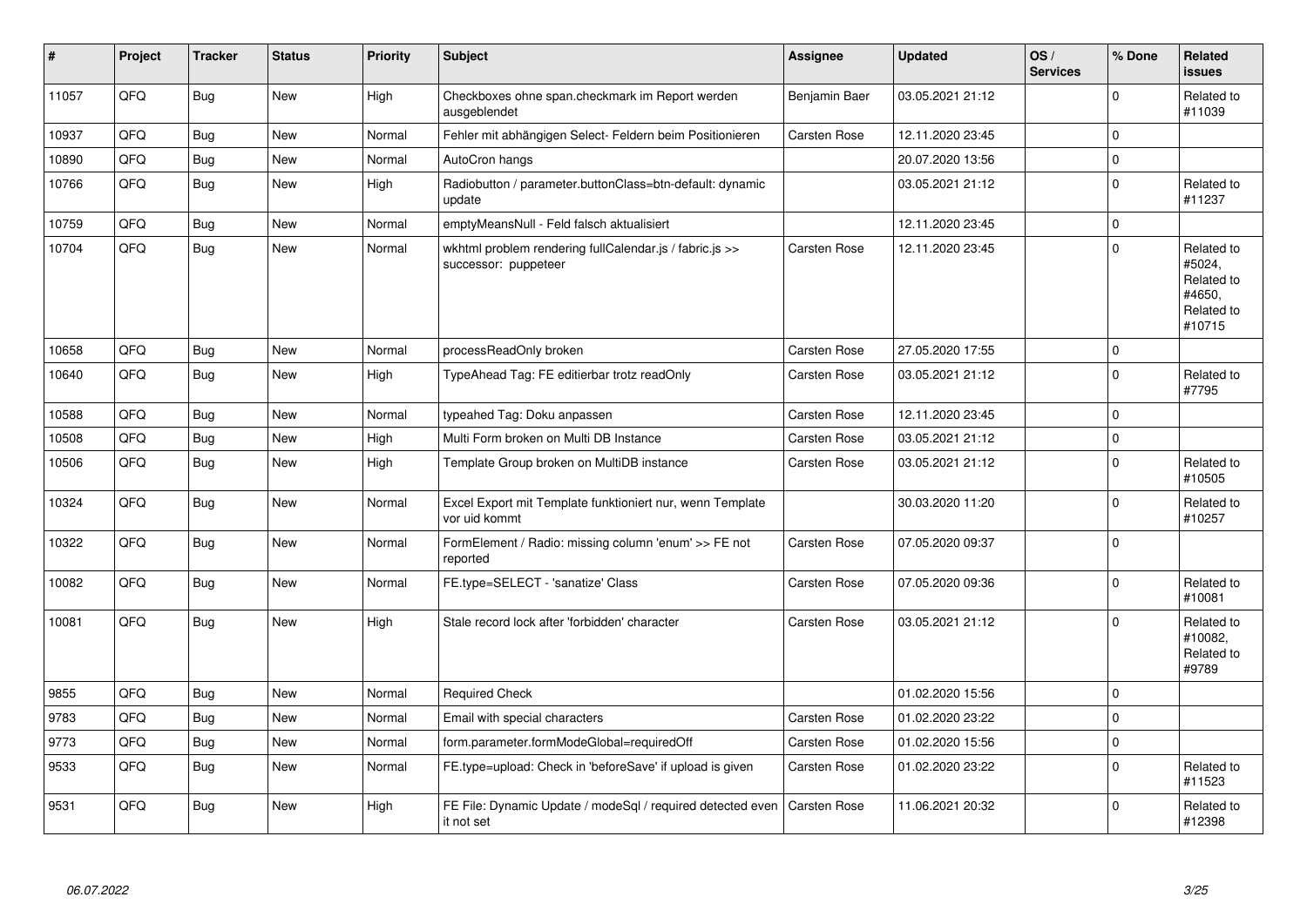| #    | Project | <b>Tracker</b> | <b>Status</b> | <b>Priority</b> | <b>Subject</b>                                                                                        | <b>Assignee</b>     | <b>Updated</b>   | OS/<br><b>Services</b> | % Done      | <b>Related</b><br><b>issues</b>              |
|------|---------|----------------|---------------|-----------------|-------------------------------------------------------------------------------------------------------|---------------------|------------------|------------------------|-------------|----------------------------------------------|
| 9347 | QFQ     | <b>Bug</b>     | <b>New</b>    | High            | FE.type=upload with dynamic show/hidden: required not<br>detected                                     | Carsten Rose        | 12.06.2021 10:40 |                        | $\Omega$    | Related to<br>#5305,<br>Related to<br>#12398 |
| 9317 | QFQ     | <b>Bug</b>     | <b>New</b>    | Normal          | FE.type=note: with dynamic show/hidden an empty label<br>causes trouble                               | Carsten Rose        | 01.02.2020 23:22 |                        | $\Omega$    |                                              |
| 9275 | QFQ     | Bug            | <b>New</b>    | Normal          | autcron: t3 page, which takes to long to respond, is not<br>reported properly                         | Carsten Rose        | 01.02.2020 23:22 |                        | 100         |                                              |
| 9177 | QFQ     | Bug            | New           | Normal          | Bug? QFQ tries to save an action FE, which has real<br>existing column name                           | <b>Carsten Rose</b> | 01.02.2020 23:22 |                        | $\mathbf 0$ |                                              |
| 9127 | QFQ     | Bug            | <b>New</b>    | Normal          | Error Message: change 'roll over' color - text not readable                                           | Carsten Rose        | 01.02.2020 23:22 |                        | $\mathbf 0$ |                                              |
| 9077 | QFQ     | <b>Bug</b>     | New           | Normal          | typeAheadSql: report broken SQL                                                                       | <b>Carsten Rose</b> | 29.06.2022 22:35 |                        | $\mathbf 0$ | Related to<br>#4018                          |
| 9013 | QFQ     | <b>Bug</b>     | <b>New</b>    | Normal          | Error in Twig template not handled                                                                    | Carsten Rose        | 20.10.2021 13:43 |                        | $\mathbf 0$ |                                              |
| 8891 | QFQ     | Bug            | New           | High            | formSubmitLog: do not log passwords                                                                   | Enis Nuredini       | 25.03.2022 09:06 |                        | $\mathbf 0$ |                                              |
| 8668 | QFQ     | <b>Bug</b>     | <b>New</b>    | High            | Pill disabled: dyamic mode 'hidden' not respected - FE is still<br>required                           | <b>Carsten Rose</b> | 03.05.2021 21:14 |                        | 0           |                                              |
| 8431 | QFQ     | <b>Bug</b>     | <b>New</b>    | High            | autocron.php with wrong path                                                                          | <b>Carsten Rose</b> | 03.05.2021 21:14 |                        | $\mathbf 0$ |                                              |
| 8083 | QFQ     | Bug            | New           | High            | FormEditor: primary table list does not respect<br>'indexDb={{indexData:Y}}'                          | Carsten Rose        | 03.05.2021 21:14 |                        | $\Omega$    | Has<br>duplicate<br>#6678                    |
| 8049 | QFQ     | Bug            | New           | Normal          | FE.type=note, column 'value': text moves some pixel to top<br>after save                              | Carsten Rose        | 01.02.2020 23:22 |                        | $\Omega$    |                                              |
| 7899 | QFQ     | Bug            | New           | High            | Fe.type=password / retype / required: always complain about<br>missing value                          | <b>Carsten Rose</b> | 03.05.2021 21:14 |                        | $\Omega$    |                                              |
| 7890 | QFQ     | Bug            | <b>New</b>    | Normal          | FormElement 'required': extraButtonInfo not aligned                                                   | Carsten Rose        | 11.06.2021 21:17 |                        | $\Omega$    | Related to<br>#11517                         |
| 7795 | QFQ     | Bug            | New           | Normal          | Readonly Form: Typeahead-Felder                                                                       | Carsten Rose        | 01.02.2020 23:22 |                        | $\Omega$    | Related to<br>#10640                         |
| 7685 | QFQ     | Bug            | <b>New</b>    | Normal          | Open FormElement from QFQ error message and save<br>modified record: error about missing {{formId:F}} | Carsten Rose        | 01.02.2020 23:22 |                        | $\Omega$    |                                              |
| 7650 | QFQ     | <b>Bug</b>     | New           | High            | Optional do not show 'required' sign on FormElement                                                   | Carsten Rose        | 03.05.2021 21:14 |                        | $\mathbf 0$ |                                              |
| 7574 | QFQ     | <b>Bug</b>     | New           | Normal          | Substitute error: form element not reported / dont parse<br>Form.note                                 | Carsten Rose        | 01.02.2020 23:21 |                        | 0           |                                              |
| 7547 | QFQ     | <b>Bug</b>     | New           | Normal          | Error Message in afterSave: wrong parameter column<br>reported                                        | Carsten Rose        | 01.02.2020 23:22 |                        | $\mathbf 0$ |                                              |
| 7524 | QFQ     | Bug            | New           | Normal          | QFQ throws a 'General Error' if 'fileadmin/protected/log/' is<br>not writeable                        | Carsten Rose        | 01.02.2020 23:22 |                        | $\mathbf 0$ |                                              |
| 7513 | QFG     | Bug            | New           | Normal          | Radios not correct aligned                                                                            | Carsten Rose        | 01.02.2020 23:22 |                        | $\pmb{0}$   |                                              |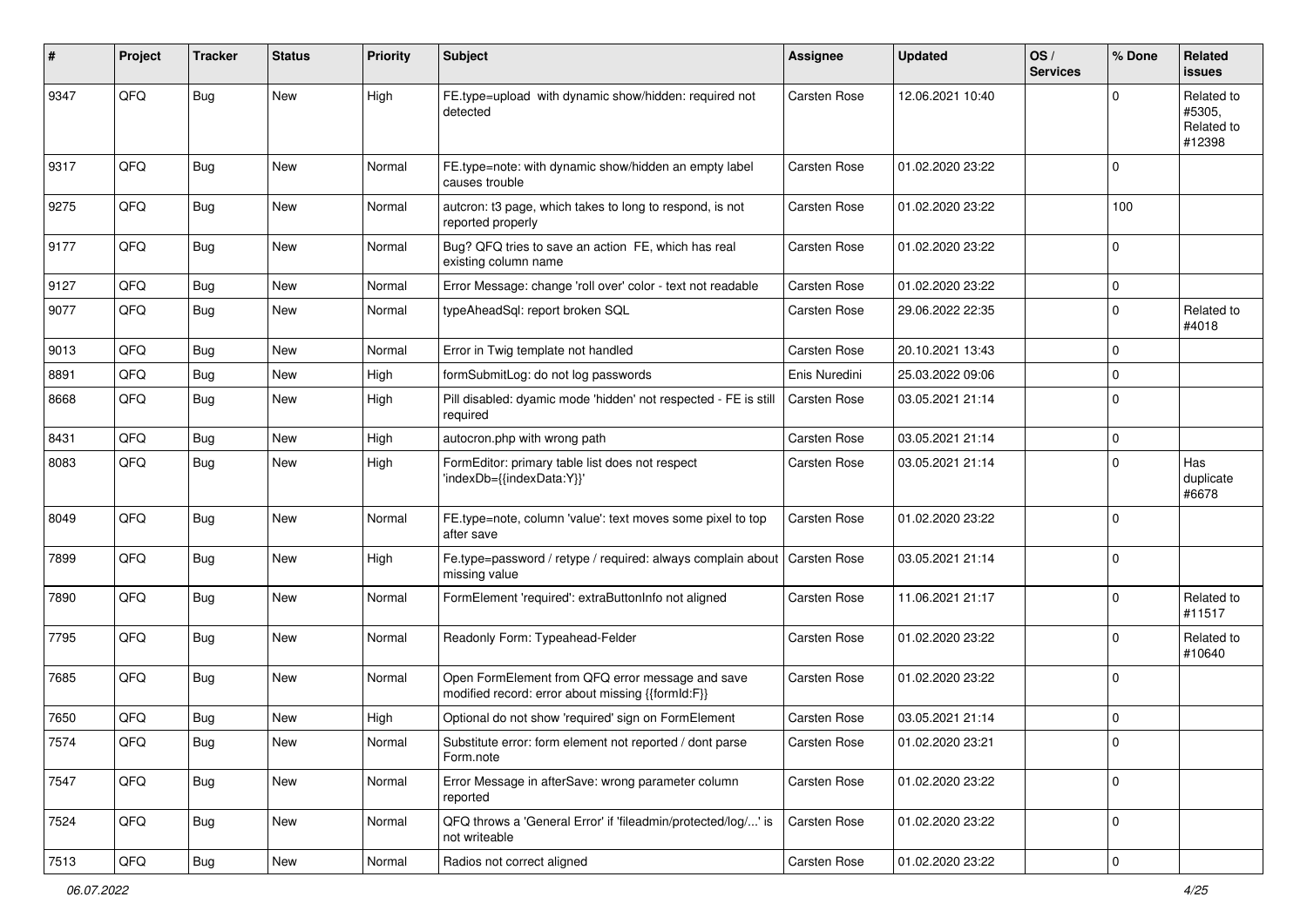| #     | Project | <b>Tracker</b> | <b>Status</b> | <b>Priority</b> | <b>Subject</b>                                                                                                   | Assignee            | <b>Updated</b>   | OS/<br><b>Services</b> | % Done         | Related<br><b>issues</b>                                               |
|-------|---------|----------------|---------------|-----------------|------------------------------------------------------------------------------------------------------------------|---------------------|------------------|------------------------|----------------|------------------------------------------------------------------------|
| 7512  | QFQ     | Bug            | New           | Normal          | FE: inputType=number >> 'pattern' is not respected                                                               | <b>Carsten Rose</b> | 01.02.2020 23:22 |                        | $\mathbf 0$    |                                                                        |
| 7261  | QFQ     | Bug            | New           | Normal          | Report pathFilename for user without path, only the filename                                                     | <b>Carsten Rose</b> | 01.02.2020 23:21 |                        | $\mathbf 0$    |                                                                        |
| 7219  | QFQ     | <b>Bug</b>     | New           | Normal          | typeSheadSgl / typeAheadSglPrefetch: change to curly<br>braces                                                   | <b>Carsten Rose</b> | 01.02.2020 23:21 |                        | $\Omega$       |                                                                        |
| 7014  | QFQ     | <b>Bug</b>     | New           | Normal          | Sending invalid emails succeeds when<br>debug.redirectAllMailTo is set                                           | Carsten Rose        | 01.02.2020 23:21 |                        | $\mathbf 0$    |                                                                        |
| 7002  | QFQ     | <b>Bug</b>     | <b>New</b>    | Normal          | Dynamic Update: row does not disappear / appear                                                                  | <b>Carsten Rose</b> | 01.02.2020 23:22 |                        | $\mathbf 0$    |                                                                        |
| 6912  | QFQ     | <b>Bug</b>     | <b>New</b>    | Normal          | error Message Var 'deadline' already set in SIP - in Form<br>with FE.value={{deadline:R:::{{deadlinePeriod:Y}}}} | <b>Carsten Rose</b> | 01.02.2020 23:21 |                        | $\Omega$       |                                                                        |
| 6677  | QFQ     | <b>Bug</b>     | <b>New</b>    | Normal          | Error message FE Action Element: no/wrong FE reference<br>who cause the problem.                                 | <b>Carsten Rose</b> | 01.02.2020 23:21 |                        | $\mathbf 0$    |                                                                        |
| 6483  | QFQ     | Bug            | <b>New</b>    | Normal          | R Store funktioniert nicht bei 'Report Notation' im FE                                                           | <b>Carsten Rose</b> | 01.02.2020 23:21 |                        | $\pmb{0}$      |                                                                        |
| 6462  | QFQ     | <b>Bug</b>     | <b>New</b>    | Normal          | File Upload: Nutzlose Fehlermeldung wenn Datei zu gross                                                          | <b>Carsten Rose</b> | 01.02.2020 23:21 |                        | $\mathbf 0$    | Related to<br>#6139                                                    |
| 5576  | QFQ     | Bug            | New           | Normal          | Using MySQL 'DROP' requires privilege - wich is not really<br>necessary.                                         | <b>Carsten Rose</b> | 01.02.2020 23:21 |                        | $\mathbf 0$    |                                                                        |
| 5559  | QFQ     | <b>Bug</b>     | <b>New</b>    | Normal          | FE.type = Upload: 'accept' might contain variables                                                               | Carsten Rose        | 11.05.2020 21:23 |                        | $\pmb{0}$      |                                                                        |
| 5459  | QFQ     | Bug            | <b>New</b>    | High            | Multi DB: spread system tables between 'QFQ' and<br>'Data'-DB                                                    | <b>Carsten Rose</b> | 03.05.2021 21:14 |                        | $\mathbf 0$    | Related to<br>#4720                                                    |
| 5305  | QFQ     | Bug            | New           | Normal          | Upload FormElement: nicht disabled by readonly Form                                                              | <b>Carsten Rose</b> | 16.06.2021 13:43 |                        | $\mathbf 0$    | Related to<br>#9347,<br>Related to<br>#9834                            |
| 5221  | QFQ     | <b>Bug</b>     | <b>New</b>    | High            | Download Dialog: Bleibt stehen in FF wenn Datei<br>automatisch gespeichert wird.                                 | <b>Carsten Rose</b> | 03.05.2021 21:14 |                        | $\mathbf 0$    |                                                                        |
| 4756  | QFQ     | Bug            | <b>New</b>    | Normal          | Form dirty even nothing changes                                                                                  | <b>Carsten Rose</b> | 11.12.2019 16:16 |                        | $\mathbf 0$    |                                                                        |
| 3547  | QFQ     | Bug            | New           | Normal          | FE of type 'note' causes writing of empty fields.                                                                | <b>Carsten Rose</b> | 01.02.2020 23:21 |                        | $\mathbf 0$    |                                                                        |
| 14376 | QFQ     | Feature        | New           | Normal          | QFQ Bootstrap: if missing, create stored procedures                                                              | Enis Nuredini       | 19.06.2022 16:37 |                        | $\overline{0}$ |                                                                        |
| 14227 | QFQ     | Feature        | New           | Normal          | Selenium Konkurrenz: cypress.io                                                                                  | Enis Nuredini       | 28.05.2022 11:02 |                        | $\pmb{0}$      |                                                                        |
| 14187 | QFQ     | Feature        | New           | High            | qfq.log: show current URL                                                                                        | <b>Carsten Rose</b> | 28.05.2022 11:02 |                        | $\mathbf 0$    | Related to<br>#13933,<br>Related to<br>#12532,<br>Related to<br>#11893 |
| 14185 | QFQ     | Feature        | New           | Normal          | External/Autocron.php - better suitable directory                                                                | Support: System     | 28.05.2022 11:03 |                        | $\mathbf 0$    |                                                                        |
| 14090 | QFQ     | Feature        | <b>New</b>    | Normal          | Nützliche _script funktionen                                                                                     | Carsten Rose        | 28.05.2022 11:03 |                        | 0              |                                                                        |
| 14028 | QFQ     | Feature        | New           | Normal          | Required notification: visual nicer                                                                              | Enis Nuredini       | 28.05.2022 11:01 |                        | $\pmb{0}$      |                                                                        |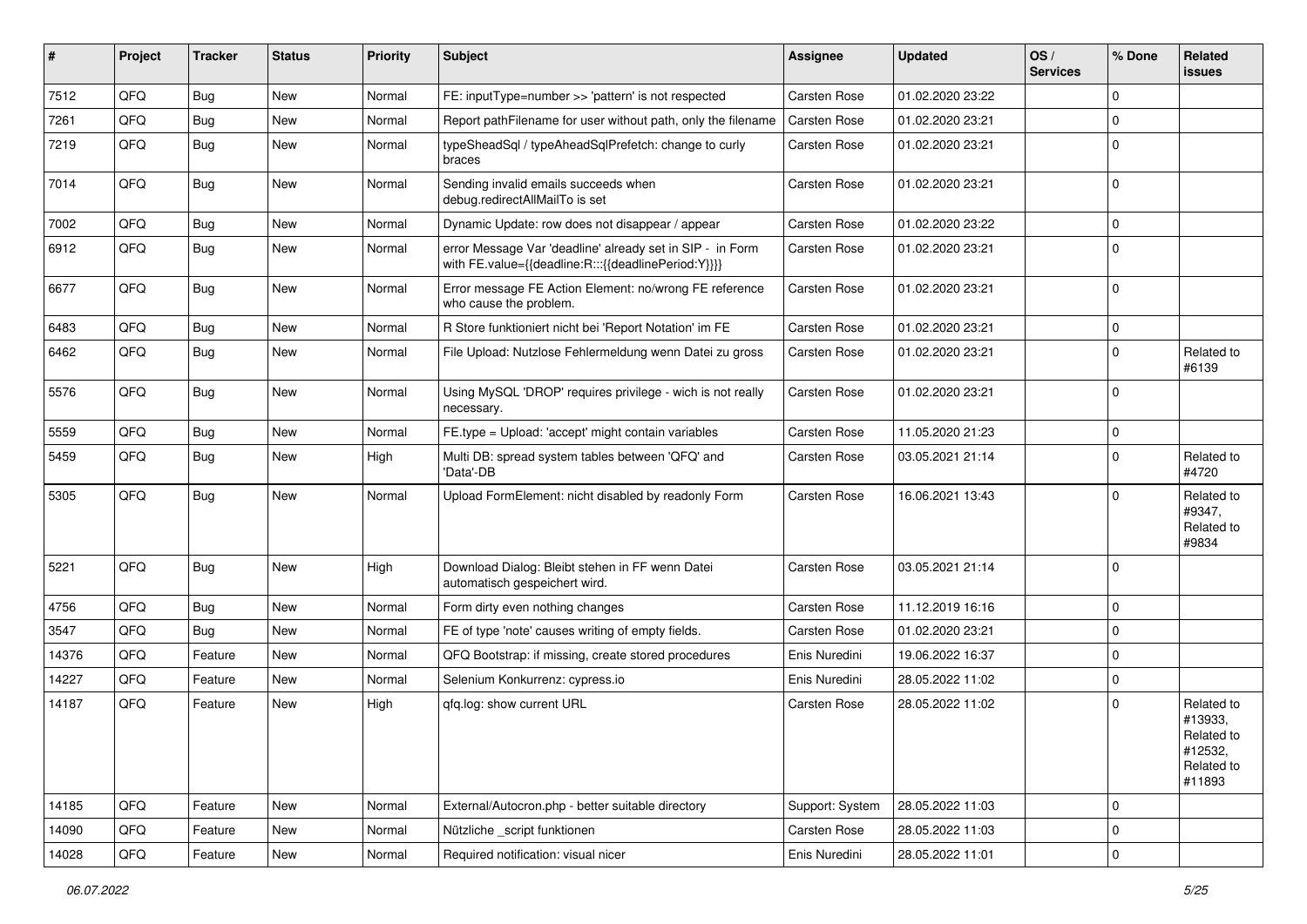| #     | Project | <b>Tracker</b> | <b>Status</b> | <b>Priority</b> | <b>Subject</b>                                                                                                                        | <b>Assignee</b>        | <b>Updated</b>   | OS/<br><b>Services</b> | % Done      | Related<br><b>issues</b>                                              |
|-------|---------|----------------|---------------|-----------------|---------------------------------------------------------------------------------------------------------------------------------------|------------------------|------------------|------------------------|-------------|-----------------------------------------------------------------------|
| 13945 | QFQ     | Feature        | New           | Normal          | As link: content before/after link                                                                                                    | Enis Nuredini          | 28.05.2022 11:01 |                        | $\mathbf 0$ | Related to<br>#12262                                                  |
| 13843 | QFQ     | Feature        | New           | Normal          | Create JWT via QFQ                                                                                                                    | <b>Carsten Rose</b>    | 19.03.2022 17:42 |                        | $\pmb{0}$   |                                                                       |
| 13841 | QFQ     | Feature        | New           | Normal          | Create PDF via iText - evaluate                                                                                                       | <b>Carsten Rose</b>    | 19.03.2022 17:42 |                        | $\pmb{0}$   |                                                                       |
| 13757 | QFQ     | Feature        | <b>New</b>    | High            | QR / Bar-Code Plugin                                                                                                                  | Enis Nuredini          | 19.03.2022 17:43 |                        | $\pmb{0}$   |                                                                       |
| 13700 | QFQ     | Feature        | <b>New</b>    | Normal          | Redesign qfq.io Seite                                                                                                                 | <b>Carsten Rose</b>    | 19.03.2022 17:43 |                        | $\pmb{0}$   |                                                                       |
| 13609 | QFQ     | Feature        | New           | Normal          | QFQ Introduction: Seite aufloesen                                                                                                     | Philipp<br>Gröbelbauer | 28.05.2022 11:02 |                        | $\pmb{0}$   |                                                                       |
| 13467 | QFQ     | Feature        | New           | Normal          | ChangeLog Generator                                                                                                                   | <b>Carsten Rose</b>    | 19.03.2022 17:46 |                        | $\pmb{0}$   | Related to<br>#11460                                                  |
| 13354 | QFQ     | Feature        | <b>New</b>    | Normal          | Using Websocket in QFQ                                                                                                                | Carsten Rose           | 05.07.2022 16:26 |                        | $\pmb{0}$   | Related to<br>#11076                                                  |
| 12679 | QFQ     | Feature        | <b>New</b>    | Normal          | tablesorter: custom column width                                                                                                      | <b>Carsten Rose</b>    | 16.06.2021 11:10 |                        | $\pmb{0}$   |                                                                       |
| 12664 | QFQ     | Feature        | <b>New</b>    | Normal          | TinyMCE: report/remove malicous HTML/JS Code                                                                                          | <b>Carsten Rose</b>    | 19.03.2022 17:47 |                        | $\mathbf 0$ | Related to<br>#14320                                                  |
| 12632 | QFQ     | Feature        | <b>New</b>    | Normal          | TinyMCE: Prepare CSS classes for images                                                                                               | Carsten Rose           | 04.06.2021 14:35 |                        | 100         | Blocked by<br>#12186                                                  |
| 12603 | QFQ     | Feature        | New           | Normal          | Dropdown (Select), Radio, checkbox:<br>itemListAlways={{!SELECT key, value}}                                                          | Carsten Rose           | 19.03.2022 17:47 |                        | $\pmb{0}$   |                                                                       |
| 12556 | QFQ     | Feature        | <b>New</b>    | Normal          | Pills Title: colored = static or dynamic on allrequiredgiven                                                                          | Benjamin Baer          | 19.03.2022 17:49 |                        | $\pmb{0}$   |                                                                       |
| 12544 | QFQ     | Feature        | <b>New</b>    | High            | a) ' AS _link' new also as ' AS _format', b) sortierung via<br>'display: none;', c) '_format' benoeitgt nicht zwingend<br>u/U/p/m/z/d | Carsten Rose           | 14.12.2021 16:03 |                        | $\pmb{0}$   |                                                                       |
| 12532 | QFQ     | Feature        | New           | High            | SIP-Parameter bei Seitenaufruf in Browser-Console<br>anzeigen                                                                         | Carsten Rose           | 07.12.2021 17:19 |                        | $\mathbf 0$ | Related to<br>#11893,<br>Related to<br>#14187                         |
| 12490 | QFQ     | Feature        | New           | Normal          | Loading Plugins in QFQ - see what tinymce does. (lazy<br>loading)                                                                     | Benjamin Baer          | 08.06.2022 10:37 |                        | $\mathbf 0$ | Related to<br>#12611,<br>Related to<br>#10013,<br>Related to<br>#7732 |
| 12480 | QFG     | Feature        | New           | Normal          | If QFQ upgrade is running, block further request                                                                                      | Carsten Rose           | 03.05.2021 20:45 |                        | $\pmb{0}$   |                                                                       |
| 12477 | QFQ     | Feature        | New           | Normal          | Support for refactoring: Form, FormElement, diverse<br>Tabellen/Spalten, tt-content Records                                           | Carsten Rose           | 03.05.2021 20:45 |                        | $\pmb{0}$   |                                                                       |
| 12476 | QFQ     | Feature        | New           | Normal          | clearMe: a) should trigger 'dirty', b) sticky on textarea resize                                                                      | Benjamin Baer          | 04.01.2022 08:40 |                        | $\pmb{0}$   | Related to<br>#9528                                                   |
| 12474 | QFQ     | Feature        | New           | Normal          | Check BaseConfigURL if it is given and the the last char is '/'                                                                       | Carsten Rose           | 03.05.2021 20:45 |                        | $\pmb{0}$   |                                                                       |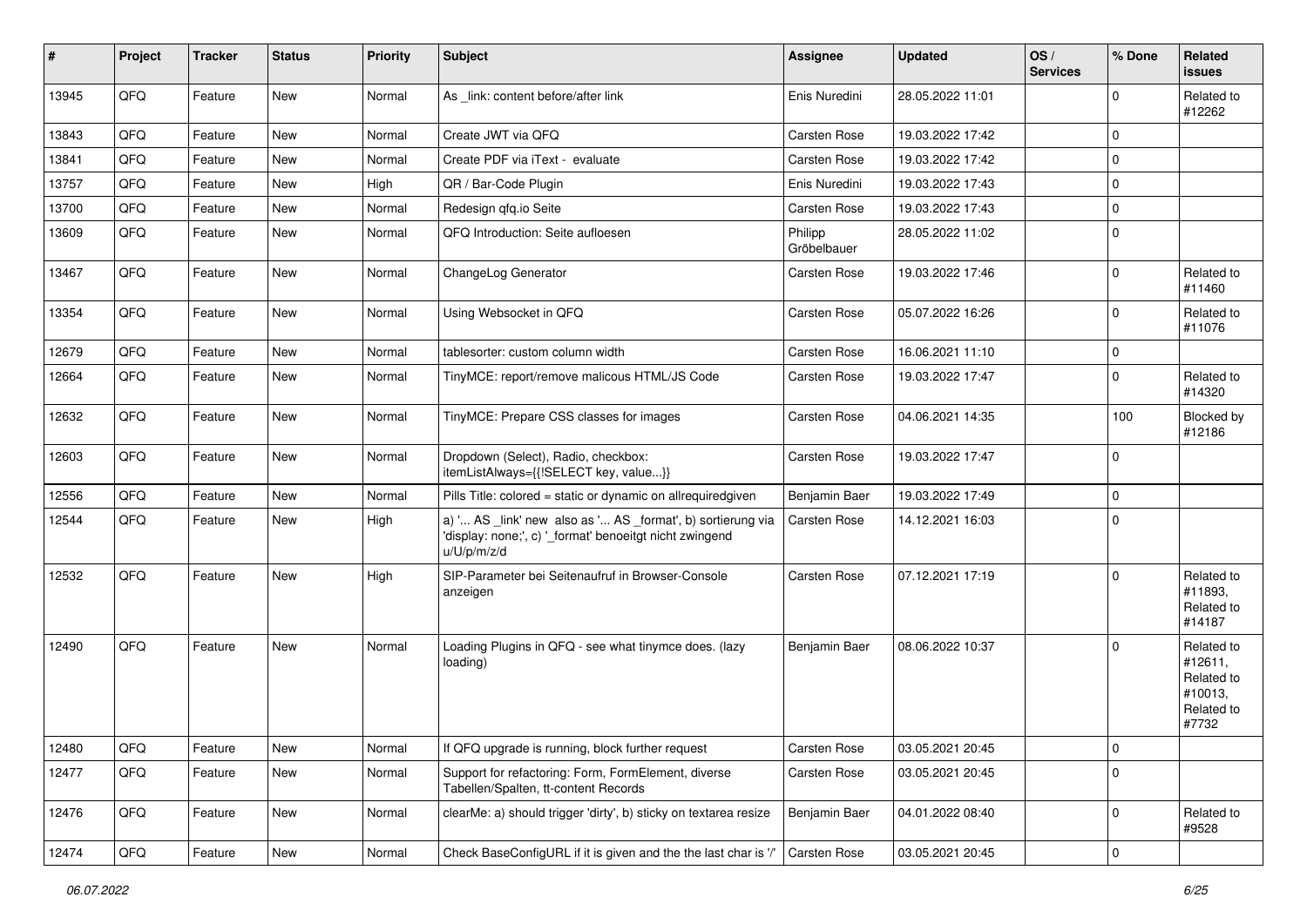| #     | Project | <b>Tracker</b> | <b>Status</b> | <b>Priority</b> | <b>Subject</b>                                                                                                 | <b>Assignee</b>                                        | <b>Updated</b>      | OS/<br><b>Services</b> | % Done   | Related<br><b>issues</b>                      |                      |
|-------|---------|----------------|---------------|-----------------|----------------------------------------------------------------------------------------------------------------|--------------------------------------------------------|---------------------|------------------------|----------|-----------------------------------------------|----------------------|
| 12465 | QFQ     | Feature        | <b>New</b>    | Normal          | QFQ Function: use in FE to fill StoreRecord                                                                    | Carsten Rose                                           | 05.05.2021 21:58    |                        | $\Omega$ |                                               |                      |
| 12413 | QFQ     | Feature        | New           | Normal          | STORE_TYPO3: enhance for {{be_users.email:T}},<br>{{fe users.email:T}}                                         | Carsten Rose                                           | 03.05.2021 20:45    |                        | $\Omega$ | Related to<br>#12412,<br>Related to<br>#10012 |                      |
| 12412 | QFQ     | Feature        | New           | Normal          | Action/Escape qualifier 'e' (empty), '0': if given, an empty<br>string (or '0') will be treated as 'not found' | <b>Carsten Rose</b>                                    | 08.05.2021 09:40    |                        | $\Omega$ | Related to<br>#12413,<br>Related to<br>#10012 |                      |
| 12400 | QFQ     | Feature        | New           | Normal          | Tutorial ist in QFQ Doku, Wird in der Suche gefunden, es<br>gibt aber kein Menupunkt - Inhalt ueberpruefen     | Carsten Rose                                           | 03.05.2021 20:45    |                        | $\Omega$ |                                               |                      |
| 12330 | QFQ     | Feature        | <b>New</b>    | Normal          | Copy to input field / text area / TinyMCE                                                                      | Carsten Rose                                           | 07.04.2021 09:01    |                        | $\Omega$ |                                               |                      |
| 12269 | QFQ     | Feature        | New           | Normal          | 2FA - Login                                                                                                    | Carsten Rose                                           | 03.05.2021 20:45    |                        | $\Omega$ |                                               |                      |
| 12186 | QFQ     | Feature        | New           | High            | TinyMCE Config für Objekte                                                                                     | <b>Carsten Rose</b>                                    | 07.12.2021 17:19    |                        | $\Omega$ | <b>Blocks</b><br>#12632                       |                      |
| 12163 | QFQ     | Feature        | <b>New</b>    | Normal          | Checkbox: table wrap                                                                                           | Carsten Rose                                           | 03.05.2021 20:51    |                        | $\Omega$ |                                               |                      |
| 12162 | QFQ     | Feature        | New           | Normal          | FE.type=sendmail: personalized mailing (several mails) via<br>template                                         | Carsten Rose                                           | 03.05.2021 20:45    |                        | $\Omega$ |                                               |                      |
| 12156 | QFQ     | Feature        | <b>New</b>    | Normal          | Form: Optional disable 'leave page'                                                                            |                                                        | 03.05.2021 20:45    |                        | $\Omega$ |                                               |                      |
| 12146 | QFQ     | Feature        | <b>New</b>    | Normal          | Autocron Job: Anzeigen wann der naechste Job ausgefuehrt<br>wird, resp das er nicht ausgefuehrt wird           | Carsten Rose                                           | 15.03.2021 15:23    |                        | $\Omega$ |                                               |                      |
| 12135 | QFQ     | Feature        | <b>New</b>    | Normal          | Subrecord: Notiz                                                                                               |                                                        | 24.04.2021 16:58    |                        | $\Omega$ |                                               |                      |
| 12119 | QFQ     | Feature        | <b>New</b>    | Normal          | AS paged: error message missing if there ist no 'r' argument.                                                  | <b>Carsten Rose</b>                                    | 03.05.2021 20:51    |                        | $\Omega$ |                                               |                      |
| 12109 | QFQ     | Feature        | New           | Normal          | Donwload Link: Plain, SIP, Persistent Link, Peristent SIP -<br>new notation                                    | Carsten Rose                                           | 03.05.2021 20:45    |                        | $\Omega$ | Related to<br>#12085                          |                      |
| 12039 | QFQ     | Feature        | New           | Normal          | Missing htmlSpecialChar() in pre processing on form submit                                                     |                                                        | 18.02.2021 00:09    |                        | $\Omega$ | Related to<br>#14320                          |                      |
| 12038 | QFQ     | Feature        | <b>New</b>    | Normal          | a) STORE_VAR: filenameOnlyStripUniq, b) SP:<br>QSTRIPUNIQ()                                                    |                                                        | 17.02.2021 23:55    |                        | $\Omega$ |                                               |                      |
| 12024 | QFQ     | Feature        | <b>New</b>    | Normal          | Excel Export: text columns by default decode<br>htmlspeciachar()                                               | Carsten Rose                                           | 17.02.2021 23:55    |                        | $\Omega$ | Related to<br>#12022                          |                      |
| 12023 | QFQ     | Feature        | <b>New</b>    | Normal          | MySQL Stored Precdure: QDECODESPECIALCHAR()                                                                    | Carsten Rose                                           | 16.02.2021 11:16    |                        | $\Omega$ | Related to<br>#12022                          |                      |
| 11955 | QFQ     | Feature        | New           | Normal          | subrecord: new title option to set <th> attributes - e.g. to<br/>customize tablesorter options.</th>           | attributes - e.g. to<br>customize tablesorter options. | <b>Carsten Rose</b> | 03.05.2021 20:47       |          | $\Omega$                                      | Related to<br>#11775 |
| 11893 | QFQ     | Feature        | New           | High            | Broken SIP: a) only report one time, b) only report in main<br>column                                          | Carsten Rose                                           | 12.05.2021 12:13    |                        | $\Omega$ | Related to<br>#12532,<br>Related to<br>#14187 |                      |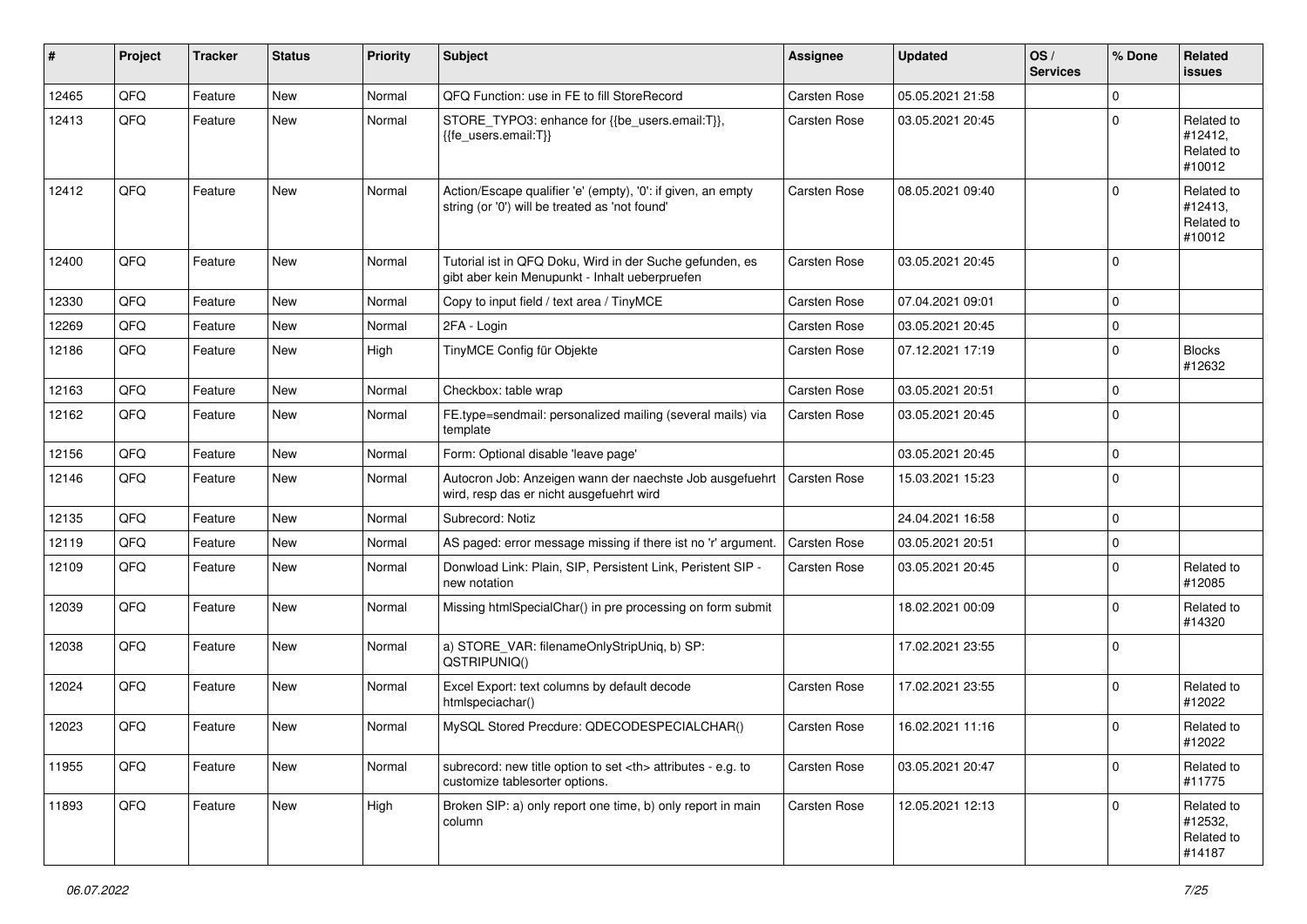| #     | Project | <b>Tracker</b> | <b>Status</b> | <b>Priority</b> | <b>Subject</b>                                                                        | Assignee            | <b>Updated</b>   | OS/<br><b>Services</b> | % Done      | Related<br><b>issues</b>                     |
|-------|---------|----------------|---------------|-----------------|---------------------------------------------------------------------------------------|---------------------|------------------|------------------------|-------------|----------------------------------------------|
| 11892 | QFQ     | Feature        | <b>New</b>    | Normal          | tablesorter: columns with links are hard to order - new<br>qualifier 'Y: <ord>'</ord> | Enis Nuredini       | 23.03.2022 09:22 |                        | $\Omega$    |                                              |
| 11850 | QFQ     | Feature        | <b>New</b>    | Urgent          | Wizard Form: basierend auf einer Tabelle eine Form<br>anlegen.                        |                     | 03.05.2021 21:12 |                        | $\Omega$    | Blocked by<br>#8082                          |
| 11775 | QFQ     | Feature        | <b>New</b>    | Normal          | Subrecord Tooltip pro Feld                                                            | Carsten Rose        | 18.12.2020 15:22 |                        | $\Omega$    | Related to<br>#11955                         |
| 11747 | QFQ     | Feature        | <b>New</b>    | Normal          | Maintenance Page with Redirect                                                        | <b>Carsten Rose</b> | 03.05.2021 20:47 |                        | $\Omega$    | Related to<br>#11741                         |
| 11716 | QFQ     | Feature        | <b>New</b>    | Normal          | Form an beliebiger Stelle im Report anzeigen                                          |                     | 09.12.2020 09:47 |                        | $\mathbf 0$ |                                              |
| 11702 | QFQ     | Feature        | New           | Normal          | HTML Special Char makes no sense for 'allbut' if '&' is<br>forbidden                  | Carsten Rose        | 07.12.2021 16:35 |                        | $\mathbf 0$ | Related to<br>#5112,<br>Related to<br>#14320 |
| 11535 | QFQ     | Feature        | <b>New</b>    | Normal          | Ability to create SQL columns in frontend QFQ forms                                   |                     | 17.11.2020 12:11 |                        | $\mathbf 0$ |                                              |
| 11534 | QFQ     | Feature        | New           | Normal          | Report: Action on selected rows - Table batchprocessing<br>feature                    |                     | 18.11.2020 08:15 |                        | $\Omega$    |                                              |
| 11523 | QFQ     | Feature        | <b>New</b>    | Normal          | Mit dynamic Update erkennen, ob Upload gemacht wurde                                  | <b>Carsten Rose</b> | 13.11.2020 15:07 |                        | $\mathbf 0$ | Related to<br>#9533                          |
| 11516 | QFQ     | Feature        | <b>New</b>    | Normal          | Multi Page Form (Previous/Next Buttons)                                               | <b>Carsten Rose</b> | 16.03.2021 17:52 |                        | $\mathbf 0$ |                                              |
| 11504 | QFQ     | Feature        | <b>New</b>    | Normal          | Dynamic Update: Button text update for 'Save',' Close' &<br>'Delete'                  | <b>Carsten Rose</b> | 12.11.2020 23:44 |                        | $\Omega$    |                                              |
| 11460 | QFQ     | Feature        | <b>New</b>    | Normal          | Easier creation of changelog: gitchangelog                                            | <b>Carsten Rose</b> | 12.06.2021 10:20 |                        | $\Omega$    | Related to<br>#13467                         |
| 11080 | QFQ     | Feature        | <b>New</b>    | Normal          | Send MQTT messages                                                                    | <b>Carsten Rose</b> | 29.08.2020 19:49 |                        | $\Omega$    |                                              |
| 10996 | QFQ     | Feature        | <b>New</b>    | Normal          | Download video via sip: no seek                                                       | Carsten Rose        | 12.08.2020 14:18 |                        | $\mathbf 0$ |                                              |
| 10979 | QFQ     | Feature        | <b>New</b>    | Normal          | Ajax Calls an API - dataReport                                                        | Carsten Rose        | 11.05.2022 12:15 |                        | $\mathbf 0$ |                                              |
| 10976 | QFQ     | Feature        | New           | Normal          | Excel Export Verbesserungen                                                           | Carsten Rose        | 06.08.2020 10:56 |                        | $\mathbf 0$ |                                              |
| 10874 | QFQ     | Feature        | New           | Normal          | Erstellen eines Foreign Keys in der Tabelle "FormElement"                             |                     | 13.07.2020 10:11 |                        | $\mathbf 0$ |                                              |
| 10819 | QFQ     | Feature        | <b>New</b>    | Normal          | Persistent SIP - second try                                                           | <b>Carsten Rose</b> | 29.06.2020 23:02 |                        | $\mathbf 0$ | Related to<br>#6261                          |
| 10763 | QFQ     | Feature        | <b>New</b>    | Normal          | form accessed and submitted despite logout?                                           |                     | 16.06.2020 11:43 |                        | $\Omega$    |                                              |
| 10714 | QFQ     | Feature        | <b>New</b>    | Normal          | multi Table Form                                                                      | <b>Carsten Rose</b> | 16.03.2021 18:44 |                        | $\mathbf 0$ |                                              |
| 10593 | QFQ     | Feature        | New           | Normal          | label2: text behind input element                                                     | Carsten Rose        | 16.05.2020 10:57 |                        | $\mathbf 0$ |                                              |
| 10463 | QFQ     | Feature        | <b>New</b>    | Normal          | Report _link: expliztes setzen von HTML Tags (Bedarf fuer<br>'data-selenium' & 'id')  | Enis Nuredini       | 23.03.2022 09:23 |                        | $\mathbf 0$ | Related to<br>#7648                          |
| 10384 | QFQ     | Feature        | New           | Normal          | Parameter Exchange QFQ Instances                                                      |                     | 07.05.2020 09:38 |                        | $\mathbf 0$ |                                              |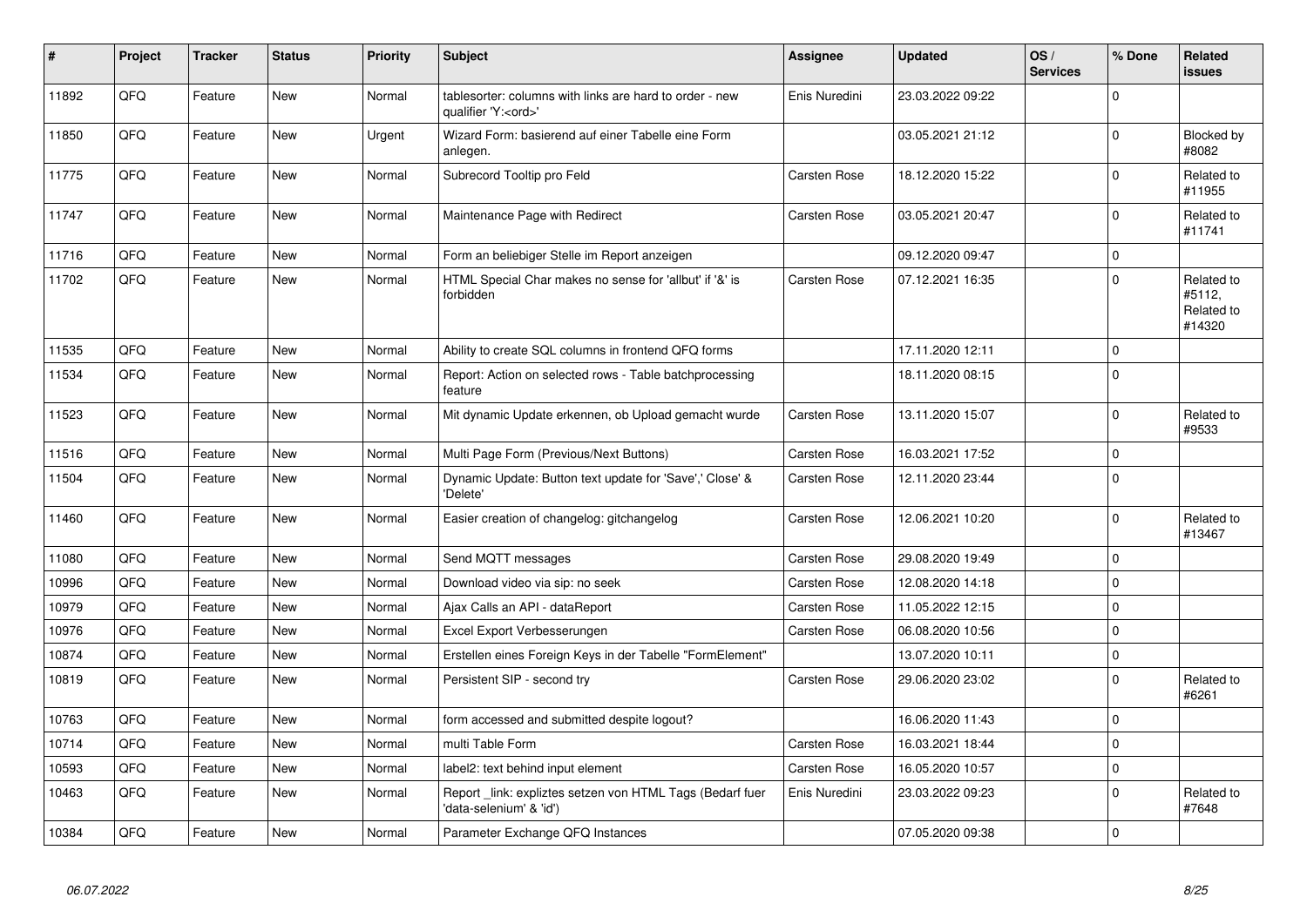| #     | Project        | <b>Tracker</b> | <b>Status</b> | <b>Priority</b> | Subject                                                                                                                               | Assignee     | <b>Updated</b>   | OS/<br><b>Services</b> | % Done      | Related<br><b>issues</b>                                             |
|-------|----------------|----------------|---------------|-----------------|---------------------------------------------------------------------------------------------------------------------------------------|--------------|------------------|------------------------|-------------|----------------------------------------------------------------------|
| 10345 | QFQ            | Feature        | New           | Normal          | Templates - Patterns QFQ Style                                                                                                        |              | 03.05.2021 21:01 |                        | $\Omega$    | Related to<br>#10713                                                 |
| 10119 | QFQ            | Feature        | New           | Normal          | Dropdown (selectlist) & TypeAhead: format and catagorize<br>list                                                                      | Carsten Rose | 07.05.2020 09:36 |                        | $\Omega$    |                                                                      |
| 10115 | QFQ            | Feature        | <b>New</b>    | Normal          | TypeAhead: static list                                                                                                                | Carsten Rose | 26.02.2020 16:42 |                        | 100         |                                                                      |
| 10114 | QFQ            | Feature        | <b>New</b>    | High            | Symbol (Link): 'G:' (Glyphicon) replaced by 'i:' (icon)                                                                               |              | 07.12.2021 17:19 |                        | $\Omega$    | Related to<br>#3797,<br>Related to<br>#4194                          |
| 10080 | QFQ            | Feature        | <b>New</b>    | Normal          | Popup on 'save' / 'close': configure dialog (answer<br>yes/no/cancle/)                                                                | Carsten Rose | 28.03.2021 20:52 |                        | $\Omega$    | Is duplicate<br>of #12262                                            |
| 10014 | QFQ            | Feature        | <b>New</b>    | Normal          | Manual.rst: describe behaviour and process order of<br>fillStoreVar, slaveId, sqlBefore,                                              | Carsten Rose | 01.02.2020 22:31 |                        | $\Omega$    |                                                                      |
| 9983  | QFQ            | Feature        | <b>New</b>    | Normal          | Report Notation: new keyword 'range'                                                                                                  | Carsten Rose | 01.02.2020 15:55 |                        | $\mathbf 0$ |                                                                      |
| 9927  | QFQ            | Feature        | <b>New</b>    | Normal          | QFQ Update: a) Update nur machen wenn BE User<br>eingeloggt ist., b) Bei Fehler genaue Meldung welcher<br>Updateschritt Probleme hat. | Carsten Rose | 22.01.2020 12:59 |                        | $\Omega$    |                                                                      |
| 9853  | QFQ            | Feature        | <b>New</b>    | Normal          | Check das SQL / QFQ / Mail Logfile geschrieben wird                                                                                   |              | 09.01.2020 11:15 |                        | $\mathbf 0$ |                                                                      |
| 9811  | QFQ            | Feature        | New           | Normal          | Report: tag every n'th row                                                                                                            | Carsten Rose | 01.02.2020 23:22 |                        | $\Omega$    |                                                                      |
| 9781  | QFQ            | Feature        | <b>New</b>    | Normal          | Button: CSS class to make buttons smaller                                                                                             | Carsten Rose | 01.02.2020 23:22 |                        | $\mathbf 0$ |                                                                      |
| 9777  | QFQ            | Feature        | New           | Normal          | Logging QFQ Variables                                                                                                                 | Carsten Rose | 16.12.2019 17:17 |                        | $\mathbf 0$ |                                                                      |
| 9707  | QFQ            | Feature        | New           | Normal          | SIP security: encode pageld and check pageld on decode                                                                                | Carsten Rose | 01.02.2020 23:22 |                        | $\mathbf 0$ |                                                                      |
| 9706  | QFQ            | Feature        | <b>New</b>    | Normal          | Multi File Upload (hidden template group)                                                                                             | Carsten Rose | 01.02.2020 23:22 |                        | $\Omega$    | Related to<br>#7521,<br>Related to<br>#5562,<br>Related to<br>#13330 |
| 9602  | QFQ            | Feature        | <b>New</b>    | Normal          | Form definition as JSON                                                                                                               | Carsten Rose | 01.02.2020 23:21 |                        | $\Omega$    | Related to<br>#9600                                                  |
| 9537  | QFQ            | Feature        | <b>New</b>    | Normal          | FormEditor: Edit fieldset in FrontEnd                                                                                                 | Carsten Rose | 01.02.2020 23:22 |                        | $\mathbf 0$ |                                                                      |
| 9352  | QFQ            | Feature        | New           | Normal          | FE 'Native' fire slaveld, sqlAfter, sqlIns                                                                                            | Carsten Rose | 01.02.2020 23:22 |                        | 0           |                                                                      |
| 9348  | $\mathsf{QFQ}$ | Feature        | New           | Normal          | defaultThumbnailSize: pre render thumbnails                                                                                           | Carsten Rose | 12.06.2021 09:05 |                        | $\mathbf 0$ |                                                                      |
| 9221  | QFQ            | Feature        | New           | Normal          | typeAhead: Zeichenlimite ausschalten                                                                                                  | Carsten Rose | 29.06.2022 22:36 |                        | $\mathbf 0$ |                                                                      |
| 9208  | QFQ            | Feature        | <b>New</b>    | Normal          | Manage 'recent' records                                                                                                               | Carsten Rose | 01.02.2020 23:22 |                        | $\mathbf 0$ |                                                                      |
| 9136  | QFQ            | Feature        | New           | Normal          | Create ZIP files with dynamic PDFs                                                                                                    | Carsten Rose | 06.07.2022 13:21 |                        | $\mathbf 0$ |                                                                      |
| 9129  | QFQ            | Feature        | New           | Normal          | sqlValidate: Message as notification, not as error                                                                                    | Carsten Rose | 01.02.2020 23:22 |                        | $\mathbf 0$ | Related to<br>#9128                                                  |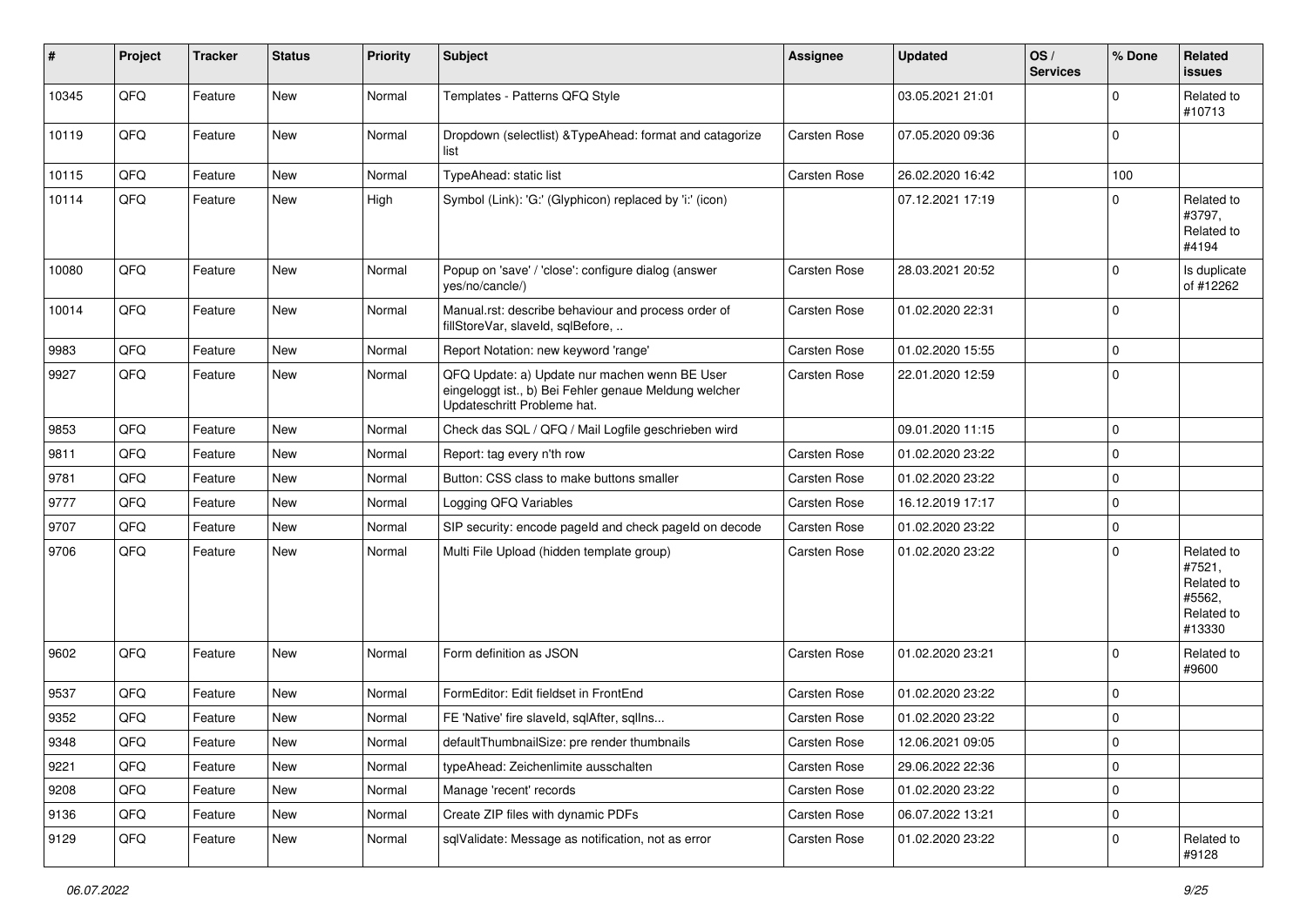| #    | Project | <b>Tracker</b> | <b>Status</b> | <b>Priority</b> | Subject                                                                                                | Assignee            | <b>Updated</b>   | OS/<br><b>Services</b> | % Done      | <b>Related</b><br><b>issues</b> |
|------|---------|----------------|---------------|-----------------|--------------------------------------------------------------------------------------------------------|---------------------|------------------|------------------------|-------------|---------------------------------|
| 9128 | QFQ     | Feature        | <b>New</b>    | Normal          | Error Message: not replaced variables- a) replace back to '{',<br>b) underline                         | Carsten Rose        | 01.02.2020 23:22 |                        | $\Omega$    | Related to<br>#9129             |
| 8975 | QFQ     | Feature        | New           | Normal          | Report Notation: 2.0                                                                                   | <b>Carsten Rose</b> | 01.02.2020 23:22 |                        | $\mathbf 0$ | Related to<br>#8963             |
| 8962 | QFQ     | Feature        | <b>New</b>    | High            | allow for form fields with identical names                                                             | Carsten Rose        | 03.05.2021 21:14 |                        | $\Omega$    |                                 |
| 8806 | QFQ     | Feature        | <b>New</b>    | Normal          | SQL Function nl2br                                                                                     | <b>Carsten Rose</b> | 01.02.2020 23:22 |                        | $\mathbf 0$ |                                 |
| 8719 | QFQ     | Feature        | <b>New</b>    | Normal          | extraButtonLock: add support for 0/1                                                                   | <b>Carsten Rose</b> | 01.02.2020 23:22 |                        | $\mathbf 0$ |                                 |
| 8702 | QFQ     | Feature        | <b>New</b>    | Normal          | Load Record which is locked: missing user info                                                         | Carsten Rose        | 11.12.2019 16:16 |                        | $\mathbf 0$ | Related to<br>#9789             |
| 8336 | QFQ     | Feature        | New           | Normal          | Form > modified > Close New: a) Optional disable popup, b)<br>custom text, c) mode on save: close stay | Carsten Rose        | 01.02.2020 23:22 |                        | $\mathbf 0$ | Related to<br>#8335             |
| 8217 | QFQ     | Feature        | New           | Normal          | if-elseif-else construct                                                                               | Carsten Rose        | 16.03.2021 18:41 |                        | $\mathbf 0$ | Related to<br>#10716            |
| 8187 | QFQ     | Feature        | New           | Normal          | Subrecord: enable/hide new button - make new/edit/delete<br>customizeable.                             | Carsten Rose        | 06.03.2021 18:44 |                        | $\mathbf 0$ | Related to<br>#11326            |
| 8089 | QFQ     | Feature        | <b>New</b>    | Normal          | Copy/Paste for FormElements                                                                            | Carsten Rose        | 01.02.2020 23:22 |                        | $\mathbf 0$ |                                 |
| 7924 | QFQ     | Feature        | <b>New</b>    | Normal          | Radio/Checkbox with Tooltip                                                                            | <b>Carsten Rose</b> | 01.02.2020 23:22 |                        | $\mathbf 0$ |                                 |
| 7920 | QFQ     | Feature        | New           | Normal          | FE: Syntax Highlight, Zeinlenumbruch                                                                   | Carsten Rose        | 01.02.2020 10:03 |                        | $\mathbf 0$ |                                 |
| 7850 | QFQ     | Feature        | <b>New</b>    | High            | Upload records: non 'pathFileName' column                                                              | <b>Carsten Rose</b> | 03.05.2021 21:14 |                        | $\Omega$    |                                 |
| 7812 | QFQ     | Feature        | <b>New</b>    | Normal          | FE 'Subrecord' - new option 'subrecordShowFilter',<br>'subrecordPaging'                                | Carsten Rose        | 01.02.2020 23:22 |                        | $\mathbf 0$ |                                 |
| 7683 | QFQ     | Feature        | <b>New</b>    | Normal          | Special column names in '{{ SELECT  AS _link }}' should<br>be detected                                 | Carsten Rose        | 01.02.2020 23:21 |                        | $\mathbf 0$ |                                 |
| 7681 | QFQ     | Feature        | <b>New</b>    | Normal          | Optional switch off 'check for modified record'                                                        | Carsten Rose        | 01.02.2020 23:21 |                        | $\mathbf 0$ |                                 |
| 7660 | QFQ     | Feature        | <b>New</b>    | Normal          | IMAP: import mails to DB, move / delete mails                                                          | Carsten Rose        | 01.02.2020 09:52 |                        | $\mathbf 0$ |                                 |
| 7521 | QFQ     | Feature        | New           | Normal          | TemplateGroup: fe.type=upload                                                                          | <b>Carsten Rose</b> | 01.02.2020 23:21 |                        | 0           | Related to<br>#9706             |
| 7520 | QFQ     | Feature        | <b>New</b>    | Normal          | QR Code:  AS _qr ( AS _link)                                                                           | <b>Carsten Rose</b> | 01.02.2020 23:22 |                        | $\mathbf 0$ |                                 |
| 7519 | QFQ     | Feature        | New           | Normal          | Select: Multi                                                                                          | <b>Carsten Rose</b> | 01.02.2020 23:22 |                        | $\mathbf 0$ |                                 |
| 7481 | QFQ     | Feature        | New           | Normal          | Detect 'BaseUrl' automatically                                                                         | <b>Carsten Rose</b> | 01.02.2020 23:21 |                        | $\mathbf 0$ |                                 |
| 7480 | QFQ     | Feature        | New           | Normal          | Record History (Undo / Redo)                                                                           | Carsten Rose        | 11.12.2019 16:16 |                        | 0           | Related to<br>#2361             |
| 7342 | QFQ     | Feature        | <b>New</b>    | Normal          | add content $=$ hide this                                                                              | Carsten Rose        | 01.02.2020 23:21 |                        | $\mathbf 0$ |                                 |
| 7280 | QFQ     | Feature        | New           | Normal          | recently used table                                                                                    | Carsten Rose        | 01.02.2020 23:21 |                        | $\mathbf 0$ |                                 |
| 7239 | QFQ     | Feature        | New           | Normal          | TinyMCE: html tag whitelist                                                                            | Carsten Rose        | 01.02.2020 23:21 |                        | $\Omega$    | Related to<br>#14320            |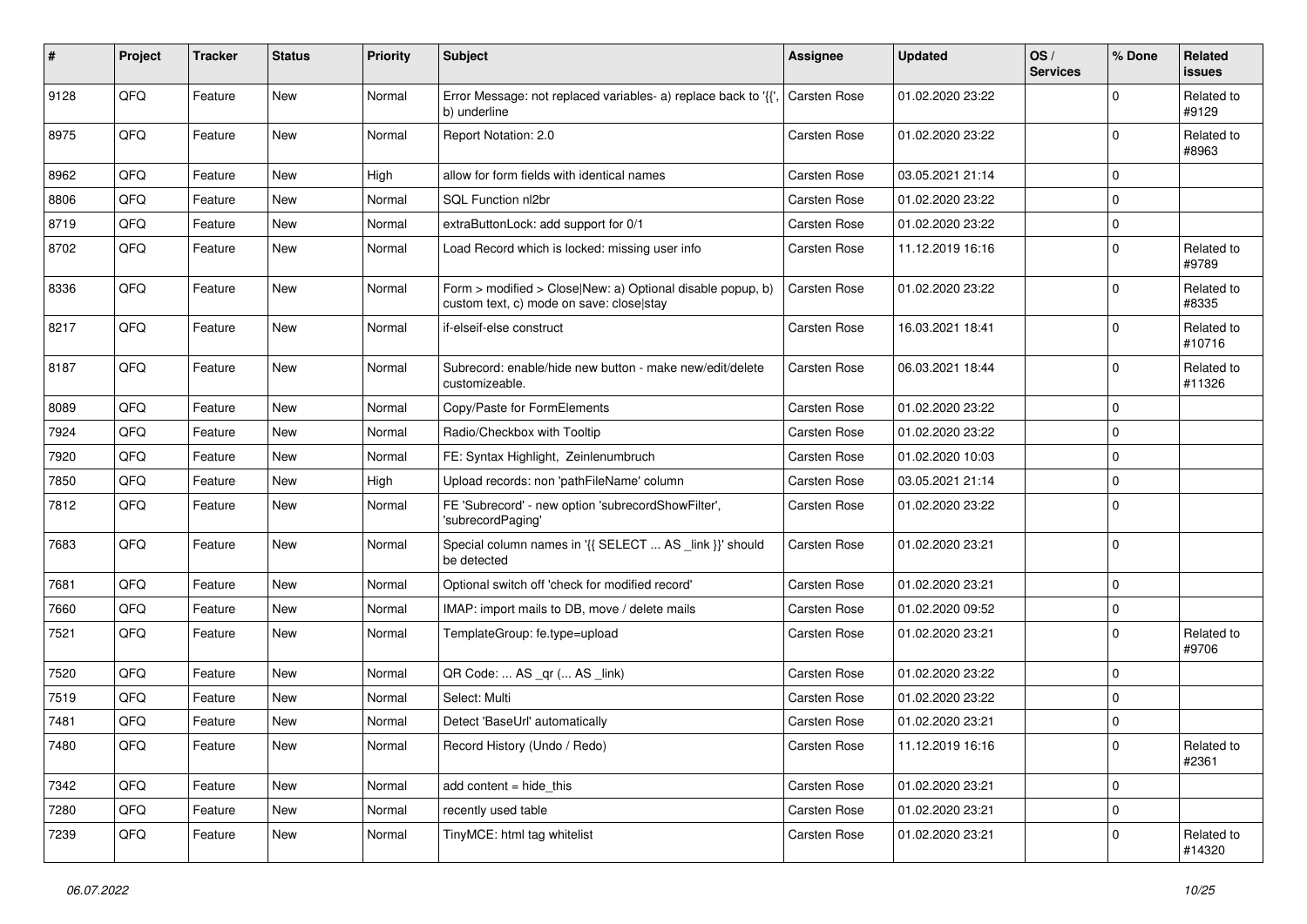| $\vert$ # | Project | <b>Tracker</b> | <b>Status</b> | <b>Priority</b> | <b>Subject</b>                                                                                                             | <b>Assignee</b> | <b>Updated</b>   | OS/<br><b>Services</b> | % Done   | Related<br><b>issues</b>                    |
|-----------|---------|----------------|---------------|-----------------|----------------------------------------------------------------------------------------------------------------------------|-----------------|------------------|------------------------|----------|---------------------------------------------|
| 7175      | QFQ     | Feature        | <b>New</b>    | Normal          | Upload: md5 hash as filename                                                                                               | Carsten Rose    | 01.02.2020 23:21 |                        | $\Omega$ |                                             |
| 7119      | QFQ     | Feature        | <b>New</b>    | Normal          | Upload: scaleDownWidth, scaleDownHeight                                                                                    | Carsten Rose    | 01.02.2020 23:21 |                        | $\Omega$ |                                             |
| 7109      | QFQ     | Feature        | <b>New</b>    | Normal          | Dynamic Updates: row/element hide                                                                                          | Carsten Rose    | 01.02.2020 23:22 |                        | $\Omega$ | Has<br>duplicate<br>#4081                   |
| 7102      | QFQ     | Feature        | <b>New</b>    | Normal          | Comment sign in report: '#' and '--'                                                                                       | Carsten Rose    | 01.02.2020 23:21 |                        | 0        |                                             |
| 7099      | QFQ     | Feature        | New           | Normal          | Redesign FormEditor                                                                                                        | Carsten Rose    | 01.02.2020 23:21 |                        | $\Omega$ |                                             |
| 6855      | QFQ     | Feature        | New           | Normal          | With {{feUser:U}}!={{feUser:T}}: Save / Delete: only possible<br>with {{feUserSave:U}}='yes' and '{{feUserDelete:U}}='yes' | Carsten Rose    | 01.02.2020 23:21 |                        | $\Omega$ |                                             |
| 6765      | QFQ     | Feature        | <b>New</b>    | Normal          | Moeglichkeit via QFQ eigene Logs zu schreiben                                                                              | Carsten Rose    | 01.02.2020 23:21 |                        | $\Omega$ |                                             |
| 6723      | QFQ     | Feature        | New           | Normal          | Report QFQ Installation and Version                                                                                        | Carsten Rose    | 12.06.2021 09:07 |                        | $\Omega$ |                                             |
| 6609      | QFQ     | Feature        | New           | Normal          | Formlet: JSON API erweitern                                                                                                | Carsten Rose    | 01.02.2020 23:21 |                        | 50       |                                             |
| 6602      | QFQ     | Feature        | <b>New</b>    | Normal          | Formlet: in Report auf Mausklick ein mini-form oeffnen                                                                     | Carsten Rose    | 11.12.2019 16:16 |                        | 0        |                                             |
| 6594      | QFQ     | Feature        | <b>New</b>    | Normal          | Excel: on download, check if there is a valid sip                                                                          | Carsten Rose    | 01.02.2020 23:21 |                        | $\Omega$ |                                             |
| 6437      | QFQ     | Feature        | New           | Normal          | Neuer Mode Button bei FormElementen                                                                                        | Carsten Rose    | 01.02.2020 23:21 |                        | $\Omega$ | Related to<br>#9668.<br>Blocked by<br>#9678 |
| 6292      | QFQ     | Feature        | <b>New</b>    | Normal          | Download: File speichern mit Hash aber original Filename in<br>der Datenbank vermerken fuer Downloads                      | Carsten Rose    | 01.02.2020 23:21 |                        | $\Omega$ |                                             |
| 6289      | QFQ     | Feature        | <b>New</b>    | Normal          | Form: Log                                                                                                                  | Carsten Rose    | 01.02.2020 23:21 |                        | $\Omega$ |                                             |
| 6261      | QFQ     | Feature        | New           | Normal          | <b>Persistent SIP</b>                                                                                                      | Carsten Rose    | 12.06.2021 09:07 |                        | $\Omega$ | Related to<br>#10819                        |
| 5782      | QFQ     | Feature        | <b>New</b>    | Normal          | <b>NextCloud API</b>                                                                                                       | Carsten Rose    | 01.02.2020 10:02 |                        | $\Omega$ |                                             |
| 5715      | QFQ     | Feature        | New           | High            | PDF Caching                                                                                                                | Carsten Rose    | 03.05.2021 21:14 |                        | $\Omega$ | Related to<br>#5851,<br>Related to<br>#6357 |
| 5345      | QFQ     | Feature        | <b>New</b>    | Normal          | Report: UPDATE / INSERT / DELETE statements should<br>trigger subqueries, depending on the result.                         | Carsten Rose    | 27.05.2020 16:11 |                        | $\Omega$ |                                             |
| 5131      | QFQ     | Feature        | <b>New</b>    | Normal          | Activate Spin Gear ('wait/busy' indicator) via LINK attribute                                                              | Carsten Rose    | 01.02.2020 23:21 |                        | $\Omega$ |                                             |
| 4413      | QFQ     | Feature        | New           | Normal          | fieldset: show/hidden, modeSql, dynamicUpdate                                                                              | Carsten Rose    | 09.02.2022 15:19 |                        | 0        |                                             |
| 4250      | QFQ     | Feature        | <b>New</b>    | Normal          | AutoCron in QFQ via PHP                                                                                                    | Carsten Rose    | 01.02.2020 23:21 |                        | $\Omega$ | Related to<br>#3292,<br>Related to<br>#3291 |
| 4082      | QFQ     | Feature        | New           | Normal          | Dynamic Update: modeSql - useful default                                                                                   | Carsten Rose    | 01.02.2020 23:22 |                        | $\Omega$ |                                             |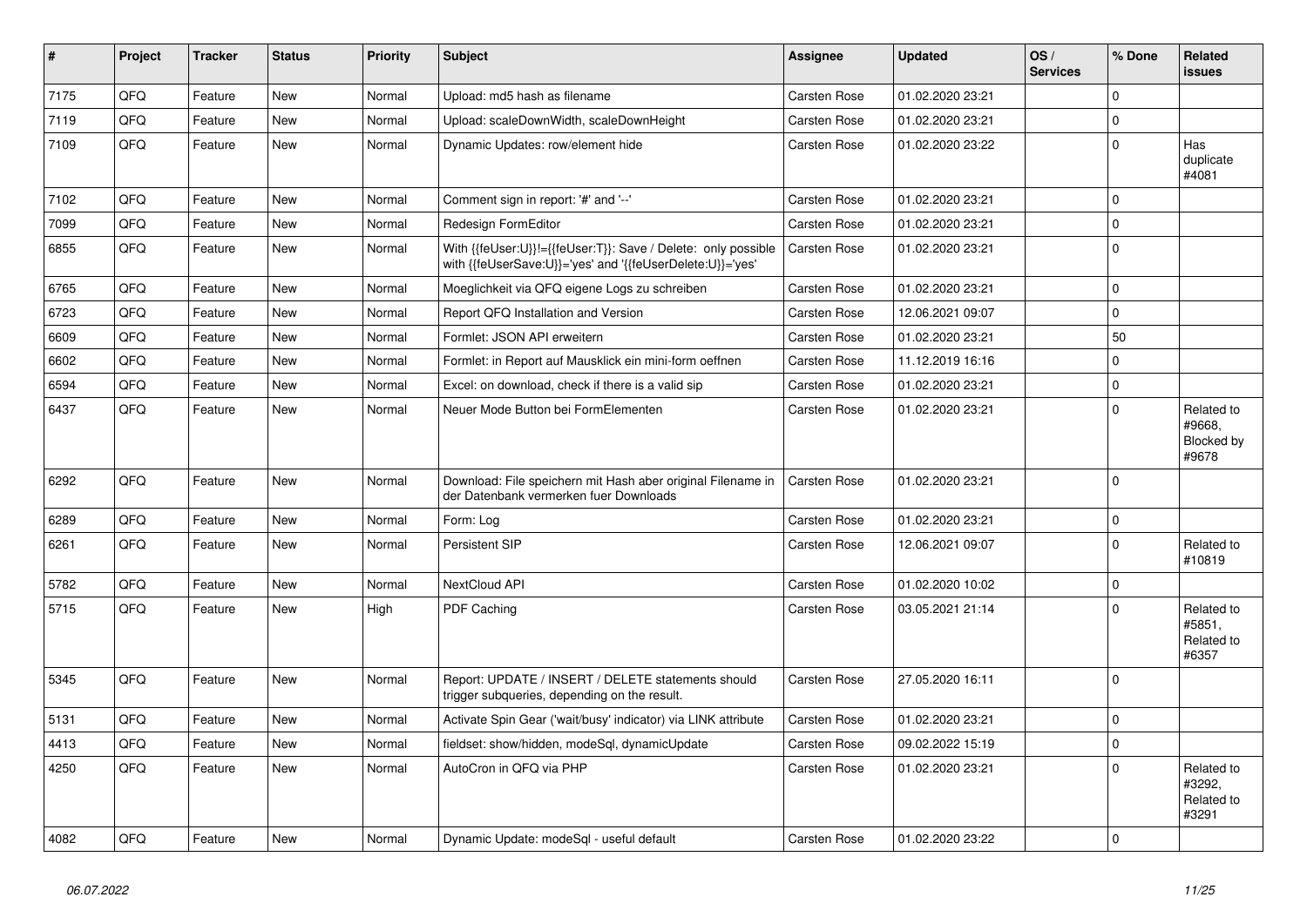| #     | Project | <b>Tracker</b> | <b>Status</b> | <b>Priority</b> | <b>Subject</b>                                                                                           | <b>Assignee</b>     | <b>Updated</b>   | OS/<br><b>Services</b> | % Done      | Related<br><b>issues</b>                                                |
|-------|---------|----------------|---------------|-----------------|----------------------------------------------------------------------------------------------------------|---------------------|------------------|------------------------|-------------|-------------------------------------------------------------------------|
| 4050  | QFQ     | Feature        | <b>New</b>    | Normal          | sql.log: 1) FormElement ID which causes a specific action,<br>2) Result in the same row.                 | Carsten Rose        | 15.04.2020 11:35 |                        | $\mathbf 0$ | Related to<br>#5458                                                     |
| 4023  | QFQ     | Feature        | <b>New</b>    | Normal          | prepared statements - FE action: salveld, sqllnsert,<br>sqlUpdate, sqlDelete, sqlBefore, sqlAfter        | Carsten Rose        | 11.12.2019 16:15 |                        | $\Omega$    |                                                                         |
| 4018  | QFQ     | Feature        | New           | Normal          | typeahead: long query parameter / answer triggers 'Attack<br>detected' and purges current SIP storage.   | Carsten Rose        | 29.06.2022 22:46 |                        | $\Omega$    | Related to<br>#9077                                                     |
| 3864  | QFQ     | Feature        | <b>New</b>    | Normal          | Encrypt / decrypt field                                                                                  | Enis Nuredini       | 30.06.2022 16:29 |                        | $\mathbf 0$ |                                                                         |
| 3727  | QFQ     | Feature        | <b>New</b>    | High            | Security: Session Hijacking erschweren                                                                   | Carsten Rose        | 03.05.2021 21:14 |                        | $\pmb{0}$   |                                                                         |
| 3504  | QFQ     | Feature        | <b>New</b>    | Normal          | Logging: welche Action FEs werden wann wie ausgefuehrt                                                   | <b>Carsten Rose</b> | 01.02.2020 23:21 |                        | $\Omega$    | Related to<br>#5458.<br>Related to<br>#4092                             |
| 3432  | QFQ     | Feature        | <b>New</b>    | Normal          | subrecord: dynamicUpdate                                                                                 | Carsten Rose        | 11.06.2020 21:10 |                        | $\Omega$    | Related to<br>#5691                                                     |
| 2361  | QFQ     | Feature        | <b>New</b>    | Normal          | Logging wer/wann/wo welches Formular aufgerufen hat                                                      | Carsten Rose        | 11.12.2019 16:15 |                        | $\Omega$    | Related to<br>#4432,<br>Related to<br>#7480                             |
| 14283 | QFQ     | Bug            | Priorize      | Normal          | HEIC / HEIF convert doesn't trigger                                                                      | Carsten Rose        | 19.06.2022 16:37 |                        | $\Omega$    |                                                                         |
| 13943 | QFQ     | Bug            | Priorize      | Normal          | unable to find formgroup                                                                                 | Enis Nuredini       | 28.05.2022 11:03 |                        | $\mathbf 0$ |                                                                         |
| 12325 | QFQ     | Bug            | Priorize      | Normal          | MultiDB form.dblndex not working for report syntax                                                       | Carsten Rose        | 07.09.2021 13:37 |                        | $\Omega$    | Related to<br>#12145,<br>Related to<br>#12314                           |
| 9975  | QFQ     | Bug            | Priorize      | Normal          | Dropdown Menu: 'r:3' broken                                                                              | <b>Carsten Rose</b> | 01.02.2020 10:13 |                        | $\Omega$    |                                                                         |
| 9958  | QFQ     | Bug            | Priorize      | Normal          | Broken subrecord query: no error message                                                                 | <b>Carsten Rose</b> | 05.02.2021 15:15 |                        | $\mathbf 0$ |                                                                         |
| 9947  | QFQ     | <b>Bug</b>     | Priorize      | Normal          | Unwanted error message if missing 'typeAheadSqlPrefetch'                                                 | Carsten Rose        | 01.02.2020 10:13 |                        | $\mathbf 0$ |                                                                         |
| 9862  | QFQ     | <b>Bug</b>     | Priorize      | Normal          | Failed writing to sql mail qfq.log should throw an exception                                             | <b>Carsten Rose</b> | 01.02.2020 10:13 |                        | $\mathbf 0$ |                                                                         |
| 9834  | QFQ     | Bug            | Priorize      | Normal          | Input elements with tag 'disabled' are missing on<br>form-submit: server option 'processReadOnly' broken | Carsten Rose        | 07.12.2021 16:43 |                        | $\Omega$    | Related to<br>#9691,<br>Related to<br>#5305, Has<br>duplicate<br>#12331 |
| 9534  | QFQ     | Bug            | Priorize      | Urgent          | FE.type=upload: 'Unknown Mode: ID"                                                                       | Carsten Rose        | 03.05.2021 21:14 |                        | $\mathbf 0$ | Related to<br>#9532                                                     |
| 9173  | QFQ     | <b>Bug</b>     | Priorize      | Urgent          | Stale Record Lock: Firefox                                                                               | Carsten Rose        | 03.05.2021 21:14 |                        | $\Omega$    | Related to<br>#9789                                                     |
| 9121  | QFQ     | Bug            | Priorize      | High            | sip links have r and __dbIndexData set                                                                   | Carsten Rose        | 12.06.2021 10:41 |                        | $\mathbf 0$ |                                                                         |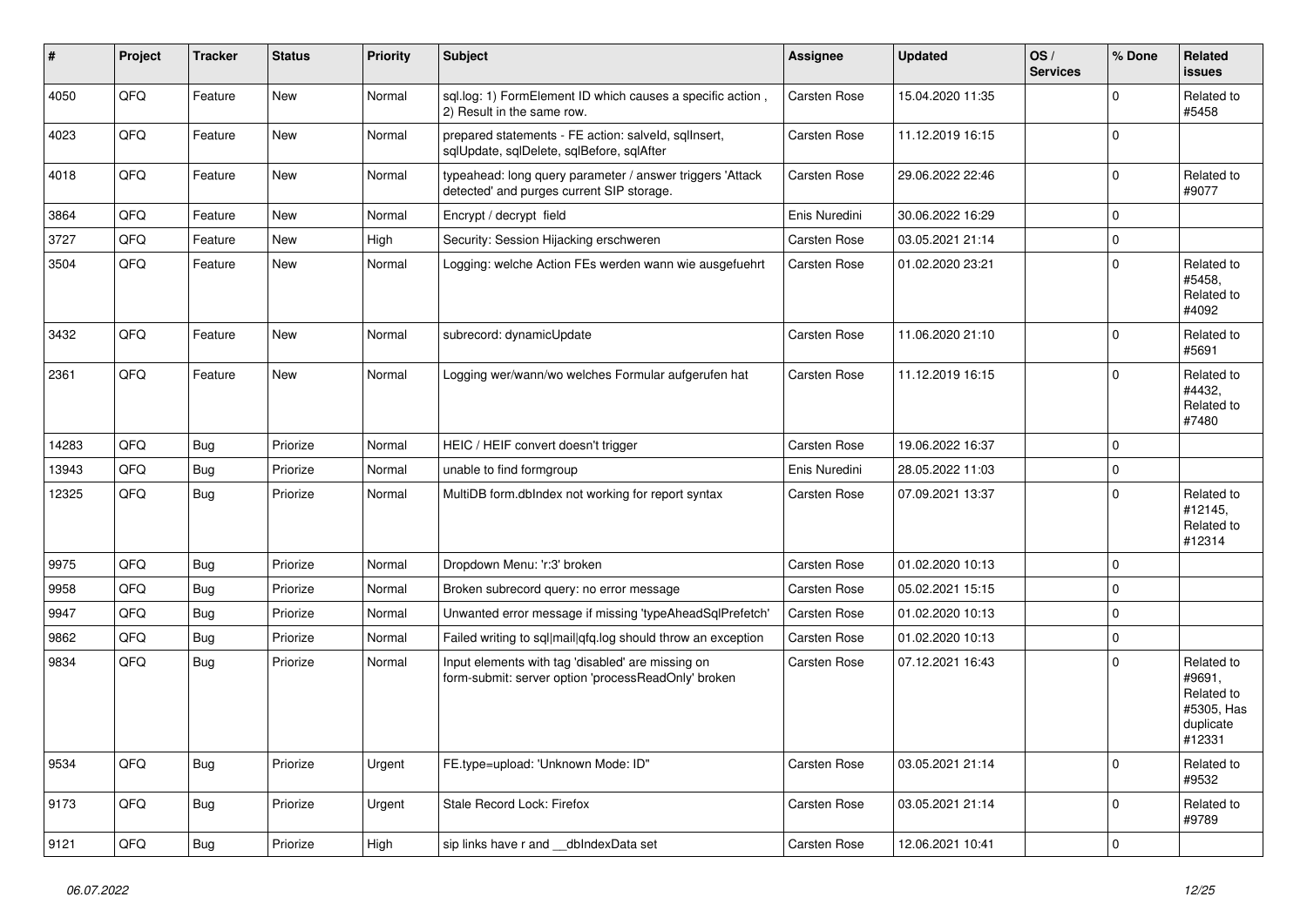| #     | Project | <b>Tracker</b> | <b>Status</b> | <b>Priority</b> | <b>Subject</b>                                                                                      | <b>Assignee</b>     | <b>Updated</b>   | OS/<br><b>Services</b> | % Done      | Related<br><b>issues</b>                                               |
|-------|---------|----------------|---------------|-----------------|-----------------------------------------------------------------------------------------------------|---------------------|------------------|------------------------|-------------|------------------------------------------------------------------------|
| 8037  | QFQ     | Bug            | Priorize      | Normal          | FE.type=upload (advanced mode): {{slaveld:V}} missing<br>during dynamic update                      | <b>Carsten Rose</b> | 01.02.2020 10:13 |                        | $\mathbf 0$ |                                                                        |
| 7656  | QFQ     | <b>Bug</b>     | Priorize      | Normal          | FE with required, 'pattern' and 'extraButtonLock': always<br>complain about missing value           | Carsten Rose        | 01.02.2020 10:13 |                        | $\mathbf 0$ |                                                                        |
| 7616  | QFQ     | Bug            | Priorize      | Normal          | Selectlist with Enum & Dynamic Update                                                               | Carsten Rose        | 01.02.2020 10:13 |                        | $\mathbf 0$ |                                                                        |
| 6574  | QFQ     | <b>Bug</b>     | Priorize      | Normal          | qfq.log: Fehlermeldung wurde angezeigt, aber nicht geloggt                                          | Carsten Rose        | 01.02.2020 10:13 |                        | $\mathbf 0$ |                                                                        |
| 6566  | QFQ     | Bug            | Priorize      | Normal          | Link Function 'delete': provided parameter missing on page<br>reload                                | Benjamin Baer       | 03.01.2022 08:08 |                        | $\mathsf 0$ |                                                                        |
| 6140  | QFQ     | Bug            | Priorize      | Normal          | QFQ DnD Sort: Locked fields                                                                         | Benjamin Baer       | 21.03.2022 09:56 |                        | $\mathbf 0$ |                                                                        |
| 6116  | QFQ     | Bug            | Priorize      | High            | value of checkbox not saved                                                                         | Carsten Rose        | 07.12.2021 17:19 |                        | $\mathbf 0$ |                                                                        |
| 4457  | QFQ     | <b>Bug</b>     | Priorize      | Normal          | typeahead: pressing return to select an item, saves the form<br>and closes the form.                | Benjamin Baer       | 03.01.2022 08:01 |                        | $\mathbf 0$ | Related to<br>#4398                                                    |
| 3782  | QFQ     | <b>Bug</b>     | Priorize      | Normal          | Bei fehlerhafter Eingabe (z.B. Datum) sollte das erwartete<br>Format angezeigt werden               | Carsten Rose        | 01.02.2020 10:13 |                        | $\mathbf 0$ |                                                                        |
| 2665  | QFQ     | <b>Bug</b>     | Priorize      | Normal          | Dynamic Update funktioniert nicht, wenn beim<br>entsprechenden FormElement eine size angegeben ist. | Benjamin Baer       | 03.01.2022 08:12 |                        | 30          |                                                                        |
| 14371 | QFQ     | Feature        | Priorize      | Normal          | <b>LDAP via REPORT</b>                                                                              | Carsten Rose        | 19.06.2022 16:37 |                        | $\mathbf 0$ |                                                                        |
| 14290 | QFQ     | Feature        | Priorize      | Normal          | FormEditor: Show Table Definition                                                                   | Carsten Rose        | 19.06.2022 16:37 |                        | $\mathbf 0$ |                                                                        |
| 13900 | QFQ     | Feature        | Priorize      | Normal          | Selenium: Check das Cookie/PDF funktioniert                                                         | Enis Nuredini       | 25.03.2022 12:45 |                        | $\mathbf 0$ |                                                                        |
| 12504 | QFQ     | Feature        | Priorize      | Normal          | sql.log: report fe.id                                                                               | <b>Carsten Rose</b> | 05.05.2021 22:09 |                        | $\mathbf 0$ |                                                                        |
| 12503 | QFQ     | Feature        | Priorize      | Normal          | Detect dangerous UPDATE statement with missing WHERE                                                | Carsten Rose        | 05.05.2021 22:09 |                        | $\mathbf 0$ |                                                                        |
| 12452 | QFQ     | Feature        | Priorize      | Normal          | BaseURL: alsways with '/' at the end                                                                | Carsten Rose        | 19.06.2022 13:45 |                        | $\mathbf 0$ | Related to<br>#10782                                                   |
| 11320 | QFQ     | Feature        | Priorize      | Normal          | Typo3 Version 10 support                                                                            | Carsten Rose        | 05.05.2021 22:09 |                        | $\mathbf 0$ |                                                                        |
| 10569 | QFQ     | Feature        | Priorize      | Normal          | link _blank more safe                                                                               | Enis Nuredini       | 25.03.2022 12:44 |                        | $\mathbf 0$ |                                                                        |
| 10015 | QFQ     | Feature        | Priorize      | Normal          | Monospace in Textarea                                                                               | Carsten Rose        | 03.02.2020 13:40 |                        | $\mathbf 0$ |                                                                        |
| 10012 | QFQ     | Feature        | Priorize      | Normal          | redirectAllMailTo: {{beEmail:T}}                                                                    | Carsten Rose        | 08.05.2021 09:54 |                        | $\mathbf 0$ | Related to<br>#12412,<br>Related to<br>#12413,<br>Related to<br>#10011 |
| 10011 | QFQ     | Feature        | Priorize      | Normal          | Offer new STORE_TYPO3 Variable 'beUser', 'beEmail'                                                  | Carsten Rose        | 08.05.2021 09:51 |                        | $\mathbf 0$ | Related to<br>#10012,<br>Related to<br>#12511                          |
| 10005 | QFQ     | Feature        | Priorize      | Normal          | Report / special column name:  AS _calendar                                                         | Carsten Rose        | 03.06.2020 17:28 |                        | $\mathbf 0$ |                                                                        |
| 10003 | QFQ     | Feature        | Priorize      | Normal          | fieldset: stronger visualize group                                                                  | Benjamin Baer       | 12.02.2020 08:13 |                        | $\mathsf 0$ |                                                                        |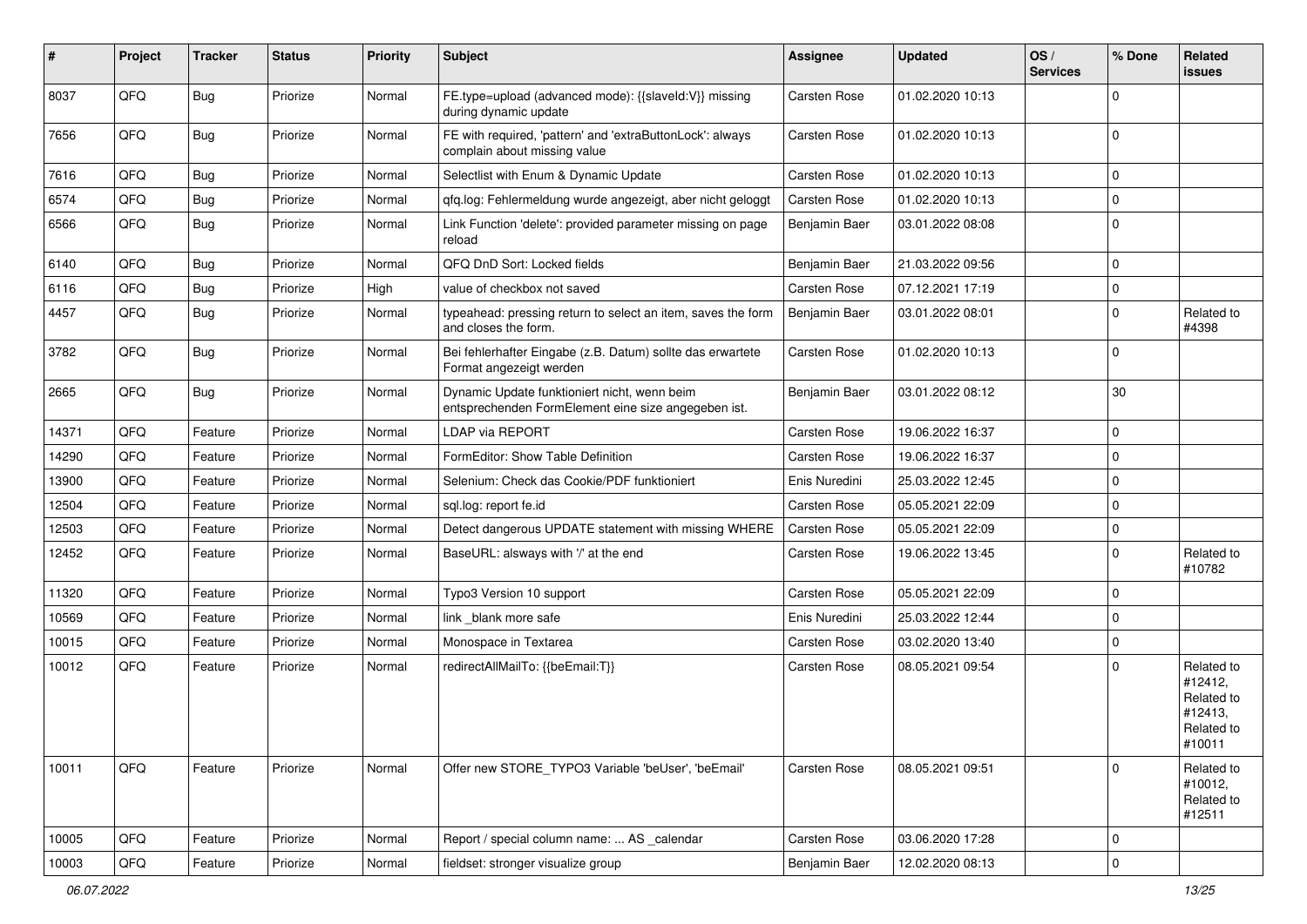| #    | Project | <b>Tracker</b> | <b>Status</b> | <b>Priority</b> | Subject                                                                                           | <b>Assignee</b>     | <b>Updated</b>   | OS/<br><b>Services</b> | % Done      | <b>Related</b><br>issues                        |
|------|---------|----------------|---------------|-----------------|---------------------------------------------------------------------------------------------------|---------------------|------------------|------------------------|-------------|-------------------------------------------------|
| 9968 | QFQ     | Feature        | Priorize      | Normal          | Tooltip in Links for Developer                                                                    | Carsten Rose        | 01.02.2020 23:17 |                        | $\Omega$    |                                                 |
| 9928 | QFQ     | Feature        | Priorize      | Normal          | SpecialColumnName: a) Deprecated: ' AS "_+tag " ', b)<br>New: ' AS "_ <tag1><tag2>"</tag2></tag1> | <b>Carsten Rose</b> | 01.02.2020 23:17 |                        | $\mathbf 0$ | Related to<br>#9929                             |
| 9900 | QFQ     | Feature        | Priorize      | Normal          | Generic API Call: tt-content record >> JSON                                                       | Carsten Rose        | 01.02.2020 10:13 |                        | $\mathbf 0$ |                                                 |
| 9668 | QFQ     | Feature        | Priorize      | Normal          | Form.mode: rename 'hidden' to 'hide'                                                              | <b>Carsten Rose</b> | 05.05.2021 22:14 |                        | $\mathbf 0$ | Related to<br>#6437                             |
| 9394 | QFQ     | Feature        | Priorize      | Normal          | REST: allow for non numerical ids in get requests                                                 | <b>Carsten Rose</b> | 05.05.2021 22:10 |                        | $\mathbf 0$ |                                                 |
| 9346 | QFQ     | Feature        | Priorize      | Normal          | beforeSave: check if an upload is given                                                           | Carsten Rose        | 11.06.2021 21:18 |                        | $\mathbf 0$ |                                                 |
| 9135 | QFQ     | Feature        | Priorize      | Normal          | Progress Bar generic / replace old hourglass download<br>popup                                    | Benjamin Baer       | 03.01.2022 07:43 |                        | $\mathbf 0$ |                                                 |
| 8963 | QFQ     | Feature        | Priorize      | Normal          | Setting values in a store: flexible way                                                           | Carsten Rose        | 05.05.2021 22:10 |                        | $\mathbf 0$ | Related to<br>#8975                             |
| 8585 | QFQ     | Feature        | Priorize      | Normal          | Enhance Error message for 'unknown form'                                                          | <b>Carsten Rose</b> | 01.02.2020 10:13 |                        | $\mathbf 0$ |                                                 |
| 8584 | QFQ     | Feature        | Priorize      | Normal          | FE 'Action' - never assign to Container (except Template<br>Group)                                | <b>Carsten Rose</b> | 01.02.2020 10:13 |                        | $\mathbf 0$ |                                                 |
| 8277 | QFQ     | Feature        | Priorize      | Normal          | fe.parameter.default=                                                                             | Carsten Rose        | 01.02.2020 23:17 |                        | $\mathbf 0$ | Related to<br>#8113                             |
| 8204 | QFQ     | Feature        | Priorize      | High            | Position 'required mark'                                                                          | <b>Carsten Rose</b> | 16.06.2021 13:44 |                        | $\mathbf 0$ |                                                 |
| 8082 | QFQ     | Feature        | Priorize      | High            | Contact form without saving record                                                                | <b>Carsten Rose</b> | 07.12.2021 15:20 |                        | $\Omega$    | Related to<br>#8587,<br><b>Blocks</b><br>#11850 |
| 8044 | QFQ     | Feature        | Priorize      | Normal          | Transaction: a) Form, b) Report                                                                   | <b>Carsten Rose</b> | 05.05.2021 22:14 |                        | $\mathbf 0$ | Related to<br>#8043                             |
| 8034 | QFQ     | Feature        | Priorize      | Normal          | FormElement 'data': 22.22.2222 should not be accepted                                             | Carsten Rose        | 01.02.2020 10:13 |                        | $\mathbf 0$ |                                                 |
| 7965 | QFQ     | Feature        | Priorize      | Normal          | Input type 'text' with visual format - currency                                                   | Benjamin Baer       | 03.01.2022 07:45 |                        | $\mathbf 0$ |                                                 |
| 7730 | QFQ     | Feature        | Priorize      | Normal          | SELECT Box: title in between                                                                      | Benjamin Baer       | 01.02.2020 23:22 |                        | $\mathbf 0$ |                                                 |
| 7630 | QFQ     | Feature        | Priorize      | Normal          | detailed error message for simple upload                                                          | <b>Carsten Rose</b> | 01.02.2020 10:13 |                        | $\mathbf 0$ |                                                 |
| 7522 | QFQ     | Feature        | Priorize      | Normal          | Inserting default index.html to folder (Avoid Apache Indexing)                                    | Carsten Rose        | 01.02.2020 10:13 |                        | $\mathbf 0$ |                                                 |
| 7290 | QFQ     | Feature        | Priorize      | Normal          | FormEditor: title as textarea if LEN(title)>60                                                    | <b>Carsten Rose</b> | 01.02.2020 10:13 |                        | $\mathbf 0$ | Blocked by<br>#7682                             |
| 7217 | QFQ     | Feature        | Priorize      | Normal          | Download: notice User if `_sip=?` is missing                                                      | Carsten Rose        | 01.02.2020 10:13 |                        | $\mathsf 0$ |                                                 |
| 6998 | QFQ     | Feature        | Priorize      | Normal          | Form: with debug=on show column information as tooltip of<br>column label                         | Carsten Rose        | 01.02.2020 10:13 |                        | $\mathbf 0$ |                                                 |
| 6870 | QFQ     | Feature        | Priorize      | Normal          | Click on '_link' triggers an API call                                                             | Benjamin Baer       | 03.01.2022 08:25 |                        | $\mathbf 0$ |                                                 |
| 6801 | QFQ     | Feature        | Priorize      | Normal          | Fabric: Maximize / Fulllscreen                                                                    | Benjamin Baer       | 21.03.2022 09:56 |                        | $\mathbf 0$ |                                                 |
| 6224 | QFQ     | Feature        | Priorize      | Normal          | Dynamic update: fade in/out fields                                                                | Benjamin Baer       | 21.03.2022 09:50 |                        | 0           |                                                 |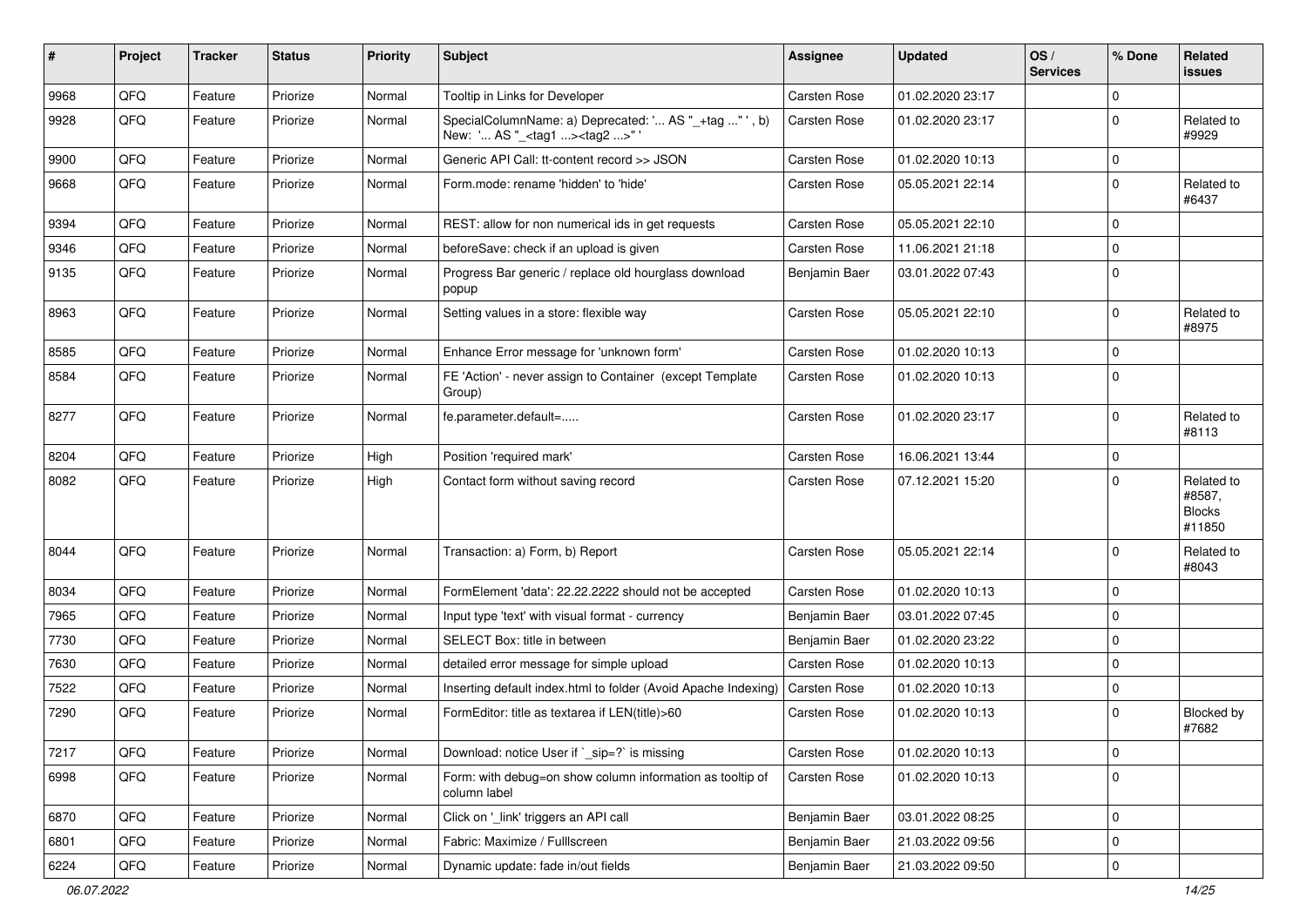| $\vert$ # | Project | <b>Tracker</b> | <b>Status</b> | <b>Priority</b> | <b>Subject</b>                                                                          | <b>Assignee</b>     | <b>Updated</b>   | OS/<br><b>Services</b> | % Done      | Related<br>issues                                                                                                              |
|-----------|---------|----------------|---------------|-----------------|-----------------------------------------------------------------------------------------|---------------------|------------------|------------------------|-------------|--------------------------------------------------------------------------------------------------------------------------------|
| 5942      | QFQ     | Feature        | Priorize      | Normal          | 'L' and 'type': append to links, generate via '_link' by using 'u:'                     | Carsten Rose        | 01.02.2020 10:13 |                        | $\mathbf 0$ |                                                                                                                                |
| 5562      | QFQ     | Feature        | Priorize      | Normal          | Drag'n'Drop fuer Uploads                                                                | Benjamin Baer       | 21.03.2022 09:52 |                        | $\pmb{0}$   | Related to<br>#9706                                                                                                            |
| 5366      | QFQ     | Feature        | Priorize      | Normal          | Saving with keyboard shortcuts                                                          | Benjamin Baer       | 21.03.2022 09:47 |                        | $\pmb{0}$   |                                                                                                                                |
| 3867      | QFQ     | Feature        | Priorize      | Normal          | Readonly Formular: Template Groups add/delete<br>ausbeldnen                             | Carsten Rose        | 05.05.2021 22:12 |                        | $\pmb{0}$   |                                                                                                                                |
| 13899     | QFQ     | Bug            | ToDo          | Normal          | Selenium: zum laufen bringen                                                            | Enis Nuredini       | 25.03.2022 10:24 |                        | $\mathbf 0$ |                                                                                                                                |
| 12463     | QFQ     | Bug            | ToDo          | High            | QFQ Function: 'function' and 'sql' on same level - output of<br>sql is shown two times. | Carsten Rose        | 15.12.2021 16:31 |                        | $\mathbf 0$ |                                                                                                                                |
| 12395     | QFQ     | Bug            | ToDo          | High            | QFQ Function: Result two times shown                                                    | <b>Carsten Rose</b> | 18.02.2022 08:59 |                        | $\mathbf 0$ |                                                                                                                                |
| 12262     | QFQ     | Feature        | ToDo          | Normal          | Form buttons on top: more customable                                                    | Enis Nuredini       | 17.06.2022 10:44 |                        | $\mathbf 0$ | Related to<br>#13945, Has<br>duplicate<br>#4046, Has<br>duplicate<br>#10080                                                    |
| 7602      | QFQ     | Feature        | ToDo          | High            | Multi Select: with checkboxes                                                           | Benjamin Baer       | 22.03.2022 09:07 |                        | $\mathbf 0$ |                                                                                                                                |
| 14323     | QFQ     | Bug            | In Progress   | Normal          | Report: render=both single - no impact                                                  | <b>Carsten Rose</b> | 19.06.2022 18:31 |                        | $\pmb{0}$   |                                                                                                                                |
| 14175     | QFQ     | Bug            | In Progress   | Normal          | Opening a form with no QFQ Session cookie fails                                         | Carsten Rose        | 03.06.2022 10:40 |                        | $\mathbf 0$ |                                                                                                                                |
| 12508     | QFQ     | Bug            | In Progress   | High            | qfq Form: sendMail                                                                      | Karin Niffeler      | 19.03.2022 17:48 |                        | $\pmb{0}$   |                                                                                                                                |
| 11517     | QFQ     | Bug            | In Progress   | Normal          | extraButtonInfo Broken for multiple FormElements                                        | Carsten Rose        | 12.05.2022 13:12 |                        | $\mathbf 0$ | Related to<br>#7890,<br>Related to<br>#3811, Has<br>duplicate<br>#10905, Has<br>duplicate<br>#10553, Has<br>duplicate<br>#6779 |
| 10661     | QFQ     | <b>Bug</b>     | In Progress   | Normal          | Typo3 Warnungen                                                                         | <b>Carsten Rose</b> | 07.09.2021 13:23 |                        | $\mathbf 0$ | Related to<br>#12440                                                                                                           |
| 9789      | QFQ     | Bug            | In Progress   | High            | Record Lock: release to early on 'leave page'                                           | <b>Carsten Rose</b> | 10.01.2022 09:25 |                        | 100         | Related to<br>#10081.<br>Related to<br>#9173,<br>Related to<br>#8702                                                           |
| 9691      | QFQ     | Bug            | In Progress   | Normal          | Checkbox: dynamic update > readonly                                                     | <b>Carsten Rose</b> | 01.02.2020 23:22 |                        | 50          | Related to<br>#9834                                                                                                            |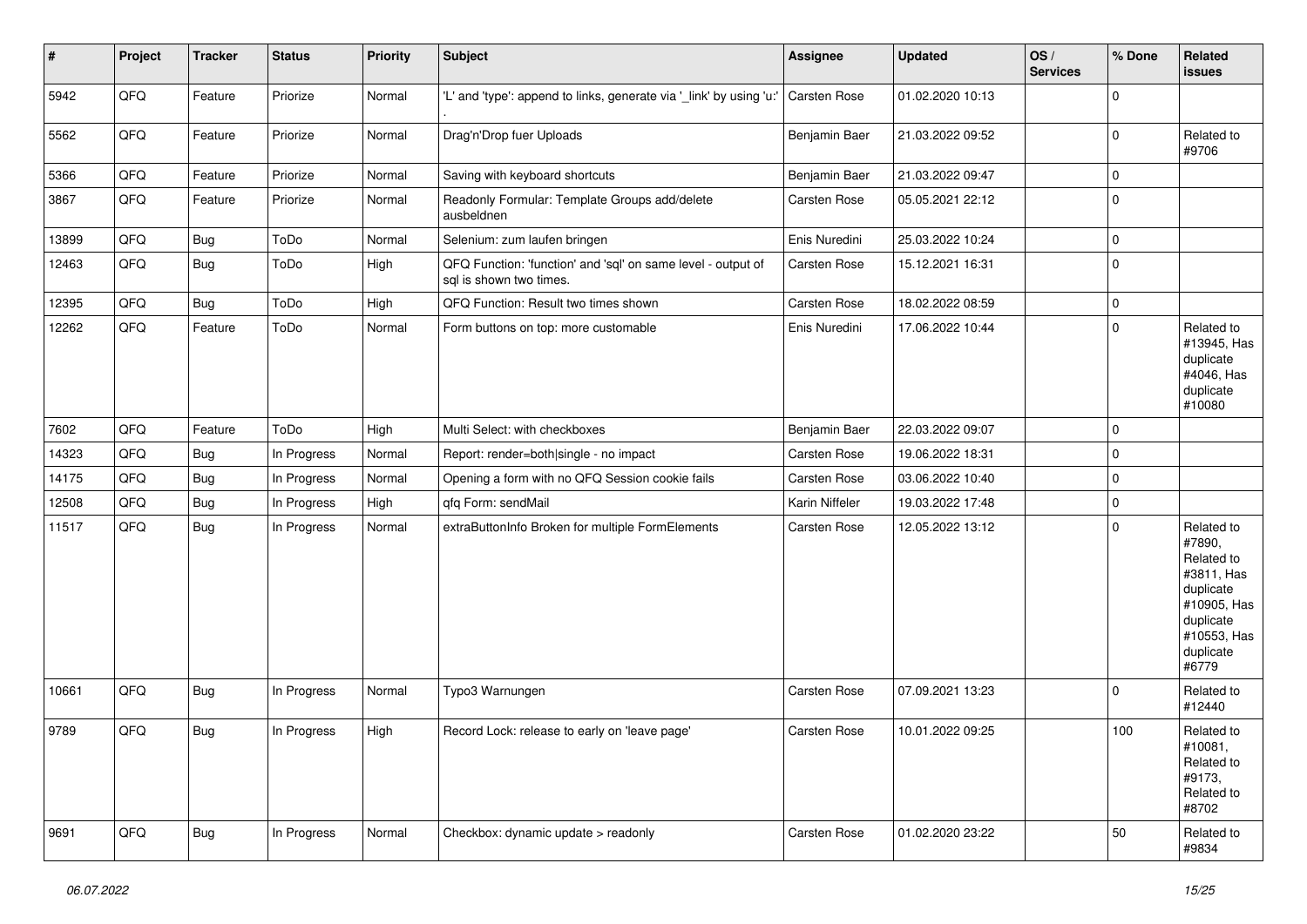| #     | Project | Tracker    | <b>Status</b>              | <b>Priority</b> | <b>Subject</b>                                                         | Assignee      | <b>Updated</b>   | OS/<br><b>Services</b> | % Done      | <b>Related</b><br>issues                                                                                                                                              |
|-------|---------|------------|----------------------------|-----------------|------------------------------------------------------------------------|---------------|------------------|------------------------|-------------|-----------------------------------------------------------------------------------------------------------------------------------------------------------------------|
| 14320 | QFQ     | Feature    | In Progress                | Normal          | Allow specific HTML Tags and Attributes: general, TinyMCE              | Enis Nuredini | 04.07.2022 14:09 |                        | $\Omega$    | Related to<br>#12664,<br>Related to<br>#12039,<br>Related to<br>#11702,<br>Related to<br>#7239,<br>Related to<br>#3708,<br>Related to<br>#3646,<br>Related to<br>#880 |
| 13330 | QFQ     | Feature    | In Progress                | Normal          | Multi Form: Upload                                                     | Carsten Rose  | 07.11.2021 12:40 |                        | 50          | Related to<br>#9706                                                                                                                                                   |
| 12440 | QFQ     | Feature    | In Progress                | Normal          | Typo3 V10 upgrade (durchfuehren und testen)                            | Carsten Rose  | 21.03.2022 09:53 |                        | 50          | Related to<br>#12357,<br>Related to<br>#12067,<br>Related to<br>#10661                                                                                                |
| 12439 | QFQ     | Feature    | In Progress                | Normal          | TinyMCE Paste from Word & Character Count/Limit                        | Carsten Rose  | 05.05.2021 22:15 |                        | $\Omega$    |                                                                                                                                                                       |
| 11980 | QFQ     | Feature    | In Progress                | Normal          | protected verzeichnis MUSS geschützt werden                            | Carsten Rose  | 07.09.2021 13:30 |                        | $\mathbf 0$ |                                                                                                                                                                       |
| 11076 | QFQ     | Feature    | In Progress                | Normal          | SELECT  AS _websocket                                                  | Carsten Rose  | 30.08.2020 17:49 |                        | 0           | Related to<br>#13354                                                                                                                                                  |
| 10793 | QFQ     | Feature    | In Progress                | Normal          | <b>Update NPM Packages</b>                                             | Carsten Rose  | 07.09.2021 13:25 |                        | $30\,$      |                                                                                                                                                                       |
| 10443 | QFQ     | Feature    | In Progress                | Normal          | Konzept_api / _live                                                    | Carsten Rose  | 07.05.2020 09:39 |                        | 0           |                                                                                                                                                                       |
| 9517  | QFQ     | Feature    | In Progress                | High            | Input multiple tags with typeahead                                     | Carsten Rose  | 03.05.2021 21:14 |                        | 40          | Related to<br>#10150                                                                                                                                                  |
| 6250  | QFQ     | Feature    | In Progress                | Normal          | Enhance layout: a) Subrecord, b) Subrecord-Title                       | Carsten Rose  | 01.02.2020 23:22 |                        | 0           | Related to<br>#5391                                                                                                                                                   |
| 5695  | QFQ     | Feature    | In Progress                | Normal          | Multiform                                                              | Carsten Rose  | 02.01.2021 18:38 |                        | 0           |                                                                                                                                                                       |
| 4194  | QFQ     | Feature    | In Progress                | Normal          | Bootstrap 4 ist jetzt offiziel                                         |               | 03.05.2021 20:47 |                        | $\mathbf 0$ | Related to<br>#10114                                                                                                                                                  |
| 13566 | QFQ     | Feature    | Ready to sync<br>(develop) | Normal          | Delete config-example.qfq.php file                                     | Carsten Rose  | 23.12.2021 09:25 |                        | 0           |                                                                                                                                                                       |
| 13767 | QFO     | <b>Bug</b> | Feedback                   | Normal          | date/time-picker: required shows up/down button orange                 | Enis Nuredini | 16.05.2022 23:16 |                        | 0           |                                                                                                                                                                       |
| 12546 | QFQ     | <b>Bug</b> | Feedback                   | Normal          | Branch 'Development' - Unit Tests mit dirty workaround<br>angepasst    | Carsten Rose  | 19.03.2022 17:48 |                        | $\mathbf 0$ |                                                                                                                                                                       |
| 11630 | QFO     | Bug        | Feedback                   | High            | Bitte check ob CALL() in 20.11.0 noch so funktioniert wie in<br>20.4.1 | Enis Nuredini | 28.05.2022 13:45 |                        | 0           | Related to<br>#11325                                                                                                                                                  |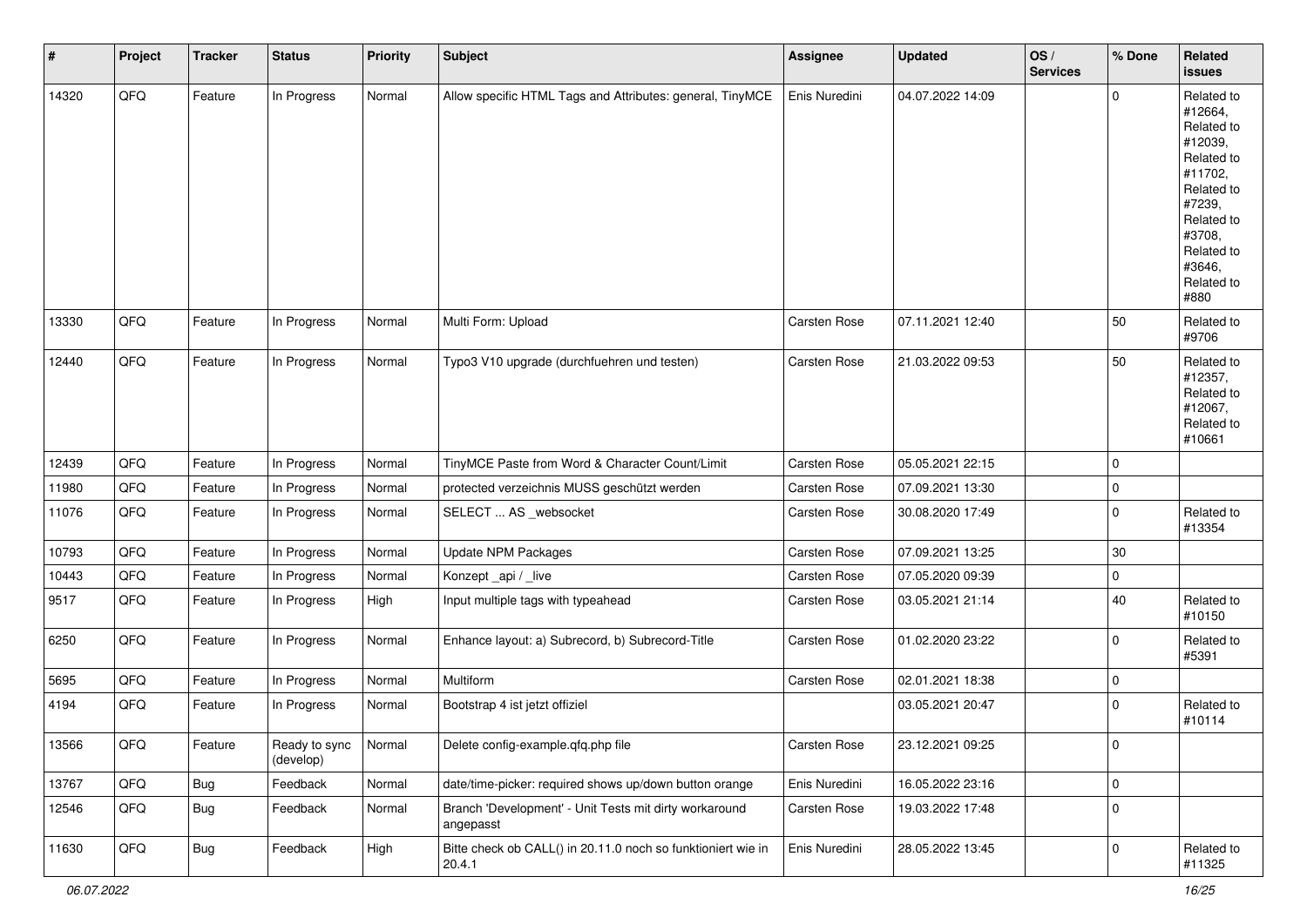| ∦     | Project | <b>Tracker</b> | <b>Status</b>     | <b>Priority</b> | Subject                                                                              | Assignee            | <b>Updated</b>   | OS/<br><b>Services</b> | % Done       | <b>Related</b><br><b>issues</b>             |
|-------|---------|----------------|-------------------|-----------------|--------------------------------------------------------------------------------------|---------------------|------------------|------------------------|--------------|---------------------------------------------|
| 11347 | QFQ     | Bug            | Feedback          | Normal          | If Bedingungen funktionieren nicht korrekt                                           | Christoph Fuchs     | 21.03.2021 20:37 |                        | $\mathbf 0$  |                                             |
| 9898  | QFQ     | Bug            | Feedback          | Normal          | Formular trotz Timeout gespeichert                                                   | Benjamin Baer       | 01.02.2020 15:56 |                        | $\mathbf 0$  |                                             |
| 9535  | QFQ     | Bug            | Feedback          | Normal          | Report:  AS '_vertical' - column to wide - vertical >> rot45,<br>rot90               | Benjamin Baer       | 01.02.2020 15:56 |                        | $\mathbf 0$  |                                             |
| 8316  | QFQ     | <b>Bug</b>     | Feedback          | Normal          | Documentation/Behaviour for Nested Queries and<br>Record-Store confusing             | Nicola Chiapolini   | 20.11.2019 09:14 |                        | $\mathbf 0$  |                                             |
| 13572 | QFQ     | Feature        | Feedback          | Normal          | Form Load: misleading error message on trying to load non<br>existent primary record | Enis Nuredini       | 16.05.2022 23:16 |                        | 100          |                                             |
| 12584 | QFQ     | Feature        | Feedback          | Normal          | T3 v10 migration script: replace alias-patterns (v11)                                | Carsten Rose        | 28.05.2022 11:12 |                        | 100          |                                             |
| 10782 | QFQ     | Feature        | Feedback          | Normal          | Tiny MCE: Image Upload                                                               | Enis Nuredini       | 16.05.2022 23:16 |                        | $^{\circ}$ 0 | Related to<br>#12452                        |
| 10124 | QFQ     | Feature        | Feedback          | Normal          | qfq AAI-Login                                                                        | Karin Niffeler      | 07.05.2020 09:36 |                        | $\mathbf 0$  |                                             |
| 9548  | QFQ     | Feature        | Feedback          | High            | FormElement: Pattern mismatch - optional report only on<br>focus lost                | Benjamin Baer       | 03.05.2021 21:14 |                        | $\mathbf 0$  |                                             |
| 9052  | QFQ     | Feature        | Feedback          | High            | Report: CodeMirror with SQL Syntax Highlight in FE                                   | Enis Nuredini       | 08.06.2022 10:25 |                        | $\mathbf 0$  |                                             |
| 5894  | QFQ     | Feature        | Feedback          | Normal          | Typeahead in Report: show/hide rows dynamically                                      | <b>Carsten Rose</b> | 18.02.2022 08:50 |                        | $\mathbf 0$  | Related to<br>#5893,<br>Related to<br>#5885 |
| 9669  | QFQ     | <b>Bug</b>     | Some day<br>maybe | Normal          | Checkbox / Template Group: radio/checkbox visible broken<br>after 'add'              | Carsten Rose        | 16.06.2021 13:47 |                        | $\mathbf 0$  | Related to<br>#8091                         |
| 9281  | QFQ     | Bug            | Some day<br>maybe | Normal          | Allow STRICT_TRANS_TABLES                                                            | Carsten Rose        | 02.01.2021 18:43 |                        | $\mathbf 0$  |                                             |
| 9126  | QFQ     | Bug            | Some day<br>maybe | Normal          | hidden Form elements are present in page source                                      |                     | 02.01.2021 18:41 |                        | $\mathbf 0$  |                                             |
| 9024  | QFQ     | <b>Bug</b>     | Some day<br>maybe | Normal          | QFQ Einarbeitung                                                                     |                     | 01.02.2020 15:56 |                        | $\mathbf 0$  |                                             |
| 9020  | QFQ     | Bug            | Some day<br>maybe | Normal          | radio mit buttonClass und dynamicUpdate lassen sich nicht<br>kombinieren             |                     | 11.12.2019 16:01 |                        | $\mathbf 0$  |                                             |
| 8106  | QFQ     | Bug            | Some day<br>maybe | Normal          | Dynamic Update: Feld kann nicht auf empty zurückgesetzt<br>werden                    | Carsten Rose        | 11.12.2019 16:01 |                        | $\mathbf 0$  |                                             |
| 7456  | QFQ     | Bug            | Some day<br>maybe | Low             | Todos in Code: solve or make ticket                                                  | <b>Carsten Rose</b> | 16.09.2021 15:10 |                        | $\mathbf 0$  |                                             |
| 7402  | QFQ     | Bug            | Some day<br>maybe | Normal          | thumbnail cache: outdated picture when permission denied<br>and permission resolved. |                     | 01.02.2020 23:20 |                        | $\mathbf 0$  |                                             |
| 7281  | QFQ     | <b>Bug</b>     | Some day<br>maybe | Normal          | Subrecords: on large screen separator line too short                                 |                     | 01.02.2020 23:19 |                        | $\mathbf 0$  |                                             |
| 7101  | QFQ     | <b>Bug</b>     | Some day<br>maybe | Normal          | 'form' in SIP and 'report' - breaks                                                  |                     | 01.02.2020 23:20 |                        | $\mathsf 0$  |                                             |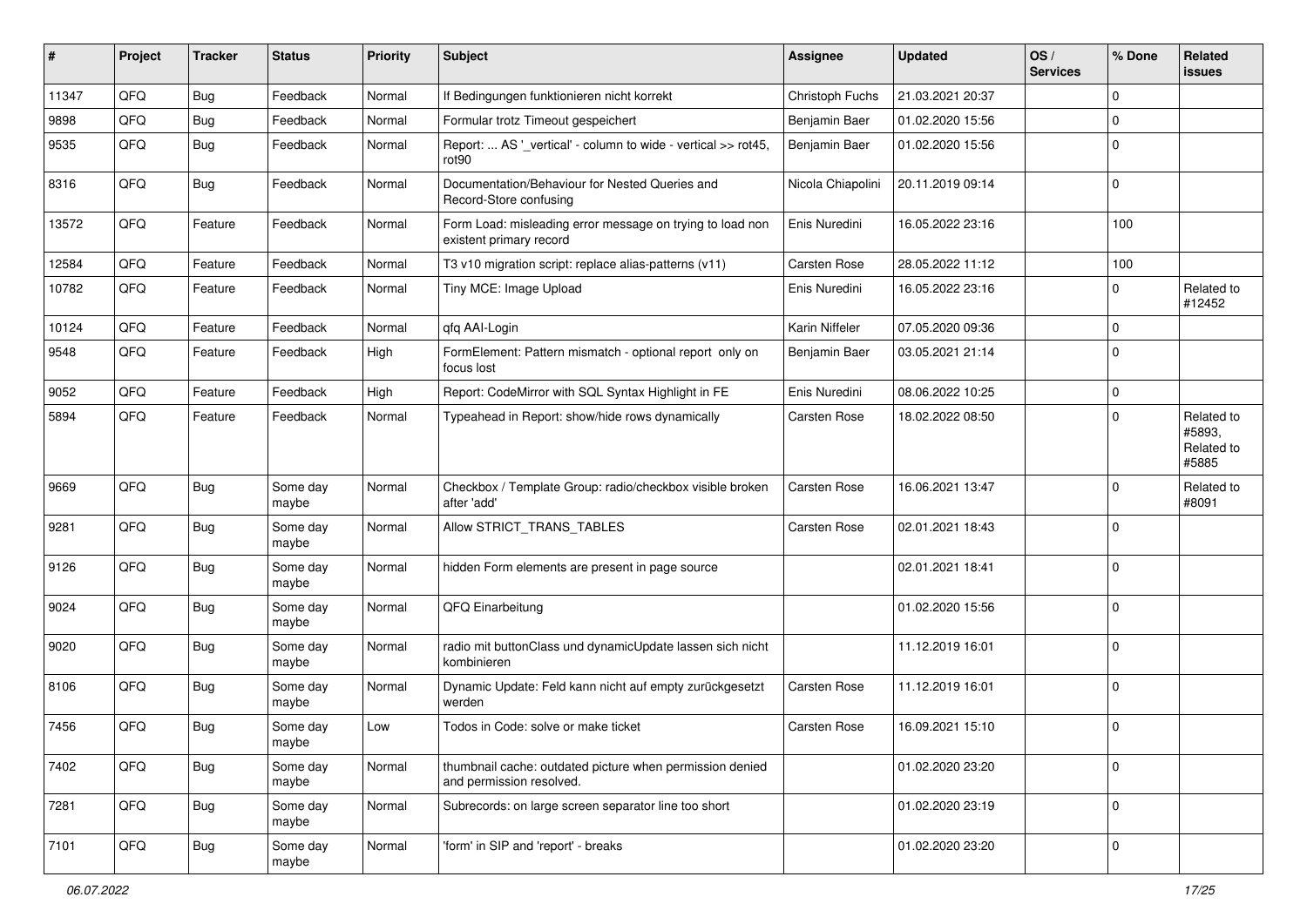| #    | Project | <b>Tracker</b> | <b>Status</b>     | <b>Priority</b> | <b>Subject</b>                                                                                                                                           | <b>Assignee</b>     | <b>Updated</b>   | OS/<br><b>Services</b> | % Done      | Related<br><b>issues</b>                       |
|------|---------|----------------|-------------------|-----------------|----------------------------------------------------------------------------------------------------------------------------------------------------------|---------------------|------------------|------------------------|-------------|------------------------------------------------|
| 5991 | QFQ     | Bug            | Some day<br>maybe | Normal          | URLs with ' ' or long parameter are problematic                                                                                                          | Carsten Rose        | 01.02.2020 23:19 |                        | $\Omega$    |                                                |
| 5877 | QFQ     | Bug            | Some day<br>maybe | Normal          | FE.type=note:bsColumn strange behaviour                                                                                                                  |                     | 01.02.2020 23:19 |                        | $\mathbf 0$ |                                                |
| 5768 | QFQ     | Bug            | Some day<br>maybe | Normal          | '{{pageLanguage:T}}' missing if QFQ is called via api                                                                                                    | Carsten Rose        | 01.02.2020 23:19 |                        | $\Omega$    |                                                |
| 5706 | QFQ     | <b>Bug</b>     | Some day<br>maybe | Normal          | upload: fileDestination needs to be sanatized                                                                                                            | Carsten Rose        | 01.02.2020 23:19 |                        | 0           |                                                |
| 5557 | QFQ     | <b>Bug</b>     | Some day<br>maybe | Normal          | Form load: STORE_RECORD filled, but should be empty                                                                                                      | <b>Carsten Rose</b> | 01.02.2020 23:19 |                        | $\mathbf 0$ |                                                |
| 5021 | QFQ     | <b>Bug</b>     | Some day<br>maybe | Normal          | FE.typ=extra - during save displays error 'datum2' already<br>filled in STORE_SIP - the value is stored nevertheless                                     | Carsten Rose        | 01.02.2020 23:19 |                        | $\Omega$    | Related to<br>#3875                            |
| 4771 | QFQ     | <b>Bug</b>     | Some day<br>maybe | Normal          | qfq: select-down-values empty after save (edit-form for<br>program administrators)                                                                       | Carsten Rose        | 01.02.2020 23:20 |                        | $\Omega$    | Related to<br>#4549, Has<br>duplicate<br>#4282 |
| 4659 | QFQ     | Bug            | Some day<br>maybe | Normal          | infoButtonExtra                                                                                                                                          | Carsten Rose        | 01.02.2020 23:20 |                        | $\mathbf 0$ |                                                |
| 4651 | QFQ     | Bug            | Some day<br>maybe | Normal          | "Loading document" Modal wird angezeigt bei uzhcd type=2<br>Ansicht                                                                                      | Carsten Rose        | 01.02.2020 23:20 |                        | $\mathbf 0$ |                                                |
| 4583 | QFQ     | Bug            | Some day<br>maybe | Normal          | Dynamic Update bei TypeAhead Feldern                                                                                                                     | Carsten Rose        | 01.02.2020 23:19 |                        | $\mathbf 0$ |                                                |
| 4549 | QFQ     | Bug            | Some day<br>maybe | Normal          | TemplateGroups: FE.type SELECT loose selected value<br>after save                                                                                        | Carsten Rose        | 01.02.2020 23:20 |                        | $\Omega$    | Related to<br>#4548,<br>Related to<br>#4771    |
| 4546 | QFQ     | Bug            | Some day<br>maybe | Normal          | NH: SIP storage is destroyed                                                                                                                             |                     | 01.02.2020 23:20 |                        | $\mathbf 0$ |                                                |
| 4528 | QFQ     | Bug            | Some day<br>maybe | Normal          | extraButtonLock mit SQLAhead Bug                                                                                                                         | Carsten Rose        | 01.02.2020 23:19 |                        | $\mathbf 0$ |                                                |
| 4454 | QFQ     | Bug            | Some day<br>maybe | Normal          | Required Elements: multiple elements in a row - whole row<br>marked if only one input is empty.                                                          | Benjamin Baer       | 01.02.2020 23:20 |                        | $\mathbf 0$ |                                                |
| 4441 | QFQ     | <b>Bug</b>     | Some day<br>maybe | Normal          | \$ SERVER Vars sollten nur aus dem Store genommen<br>werden - Code entsprechend anpassen.                                                                |                     | 11.12.2019 16:02 |                        | $\mathbf 0$ |                                                |
| 4398 | QFQ     | <b>Bug</b>     | Some day<br>maybe | Normal          | Typeahead: mouse click in a prefilled input opens a single<br>item dropdown with the current value - click on it seems to<br>set the value, not the key. | Benjamin Baer       | 01.02.2020 23:20 |                        | $\mathbf 0$ | Related to<br>#4457                            |
| 4328 | QFQ     | Bug            | Some day<br>maybe | Normal          | Error Message: Show FE name/number on problems in FE                                                                                                     | Carsten Rose        | 01.02.2020 23:20 |                        | $\mathbf 0$ |                                                |
| 4293 | QFQ     | Bug            | Some day<br>maybe | Normal          | Download broken if token 'd:' is missing - but no error<br>message                                                                                       | Carsten Rose        | 11.12.2019 16:03 |                        | $\mathbf 0$ | Related to<br>#7514                            |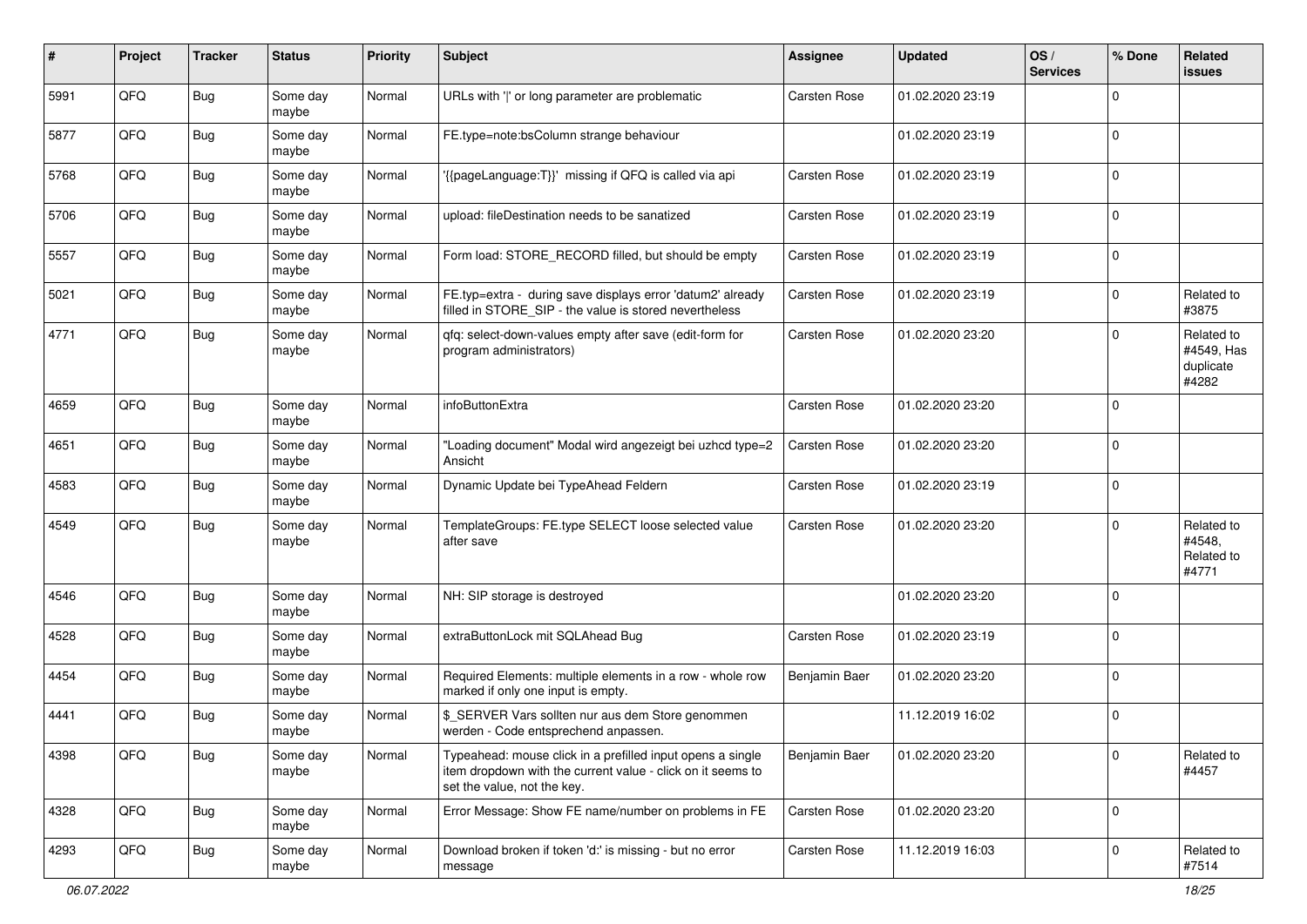| #    | Project | <b>Tracker</b> | <b>Status</b>     | <b>Priority</b> | <b>Subject</b>                                                                                                                | <b>Assignee</b>     | <b>Updated</b>   | OS/<br><b>Services</b> | % Done      | Related<br>issues    |
|------|---------|----------------|-------------------|-----------------|-------------------------------------------------------------------------------------------------------------------------------|---------------------|------------------|------------------------|-------------|----------------------|
| 4279 | QFQ     | Bug            | Some day<br>maybe | High            | config.linkVars lost                                                                                                          | <b>Carsten Rose</b> | 03.05.2021 21:14 |                        | $\Omega$    |                      |
| 4138 | QFQ     | Bug            | Some day<br>maybe | Normal          | style fehlt                                                                                                                   |                     | 11.12.2019 16:03 |                        | $\Omega$    |                      |
| 4122 | QFQ     | <b>Bug</b>     | Some day<br>maybe | Normal          | file: Render Mode hat keinen Effekt                                                                                           |                     | 11.12.2019 16:03 |                        | $\mathbf 0$ |                      |
| 4092 | QFQ     | <b>Bug</b>     | Some day<br>maybe | Normal          | 1) Logging verbessern wann welches FE warum ausgefuehrt<br>wird, 2) Documentation: Best Practice Template Group               | <b>Carsten Rose</b> | 01.02.2020 23:19 |                        | $\Omega$    | Related to<br>#3504  |
| 4008 | QFQ     | <b>Bug</b>     | Some day<br>maybe | Normal          | FormElemen.type=sendmail: wrong 'TO' if 'real<br>name <rea@mail.to>' is used</rea@mail.to>                                    | <b>Carsten Rose</b> | 11.12.2019 16:03 |                        | $\mathbf 0$ |                      |
| 3895 | QFQ     | Bug            | Some day<br>maybe | Normal          | typeahead pedantic: on lehrkredit Idap webpass - if only one<br>person is in dropdown, such person can't be selected          | Carsten Rose        | 11.12.2019 16:03 |                        | $\Omega$    |                      |
| 3882 | QFQ     | Bug            | Some day<br>maybe | Normal          | templateGroup: disable 'add' if limit is reached - funktioniert<br>nicht wenn bereits records existierten                     | <b>Carsten Rose</b> | 11.12.2019 16:03 |                        | $\mathbf 0$ |                      |
| 3811 | QFQ     | Bug            | Some day<br>maybe | Normal          | Dynamic Update: extraButtonInfo - Text aktualisieren                                                                          | <b>Carsten Rose</b> | 11.12.2019 16:03 |                        | $\Omega$    | Related to<br>#11517 |
| 3750 | QFQ     | Bug            | Some day<br>maybe | Normal          | FE in a row: if one violates check, all are red                                                                               | Carsten Rose        | 11.12.2019 16:03 |                        | $\Omega$    |                      |
| 3682 | QFQ     | Bug            | Some day<br>maybe | Normal          | Dynamic update: Radio buttons                                                                                                 | <b>Carsten Rose</b> | 11.12.2019 16:02 |                        | $\mathbf 0$ |                      |
| 3613 | QFQ     | Bug            | Some day<br>maybe | Normal          | note /note unchecked -> note div (col-md) wird weiterhin<br>gerendert                                                         | Elias Villiger      | 01.02.2020 23:19 |                        | 100         |                      |
| 3588 | QFQ     | <b>Bug</b>     | Some day<br>maybe | Normal          | templateGroup: versteckte Elemente werden weiterhin<br>gespeichert.                                                           | Carsten Rose        | 11.12.2019 16:02 |                        | $\mathbf 0$ |                      |
| 3570 | QFQ     | <b>Bug</b>     | Some day<br>maybe | High            | Formular mit prmitnew permitEdit=Always wird nicht<br>aufgerufen (ist leer)                                                   | <b>Carsten Rose</b> | 03.05.2021 21:14 |                        | $\mathbf 0$ |                      |
| 3349 | QFQ     | Bug            | Some day<br>maybe | Normal          | config.qfq.ini: a) vertraegt keine '=' im Value (z.B. Passwort),<br>b) Values sollten in ticks einschliessbar sein (spaces, ) | <b>Carsten Rose</b> | 11.12.2019 16:02 |                        | $\mathbf 0$ |                      |
| 3130 | QFQ     | <b>Bug</b>     | Some day<br>maybe | Normal          | Debug Info's nicht korrekt nach 'New > Save'.                                                                                 | Carsten Rose        | 11.12.2019 16:03 |                        | $\Omega$    | Related to<br>#3253  |
| 3109 | QFQ     | <b>Bug</b>     | Some day<br>maybe | High            | RealUrl: Links werden nicht korrekt gerendert                                                                                 | Carsten Rose        | 03.05.2021 21:14 |                        | $\Omega$    |                      |
| 3061 | QFQ     | Bug            | Some day<br>maybe | High            | winstitute: mysql connection durcheinander - nmhp17<br>(ag7)/QFQ arbeitet mit DB/Tabellen von biostat.                        | <b>Carsten Rose</b> | 03.05.2021 21:14 |                        | $\Omega$    |                      |
| 2643 | QFQ     | <b>Bug</b>     | Some day<br>maybe | Normal          | Zend / PHP Webinars anschauen                                                                                                 | Carsten Rose        | 01.02.2020 15:56 |                        | $\mathbf 0$ |                      |
| 2063 | QFQ     | <b>Bug</b>     | Some day<br>maybe | Normal          | Pills auf 'inaktiv' setzen falls keine Element auf dem Pill<br>sichtbar sind.                                                 | Benjamin Baer       | 11.12.2019 16:03 |                        | $\Omega$    | Related to<br>#3752  |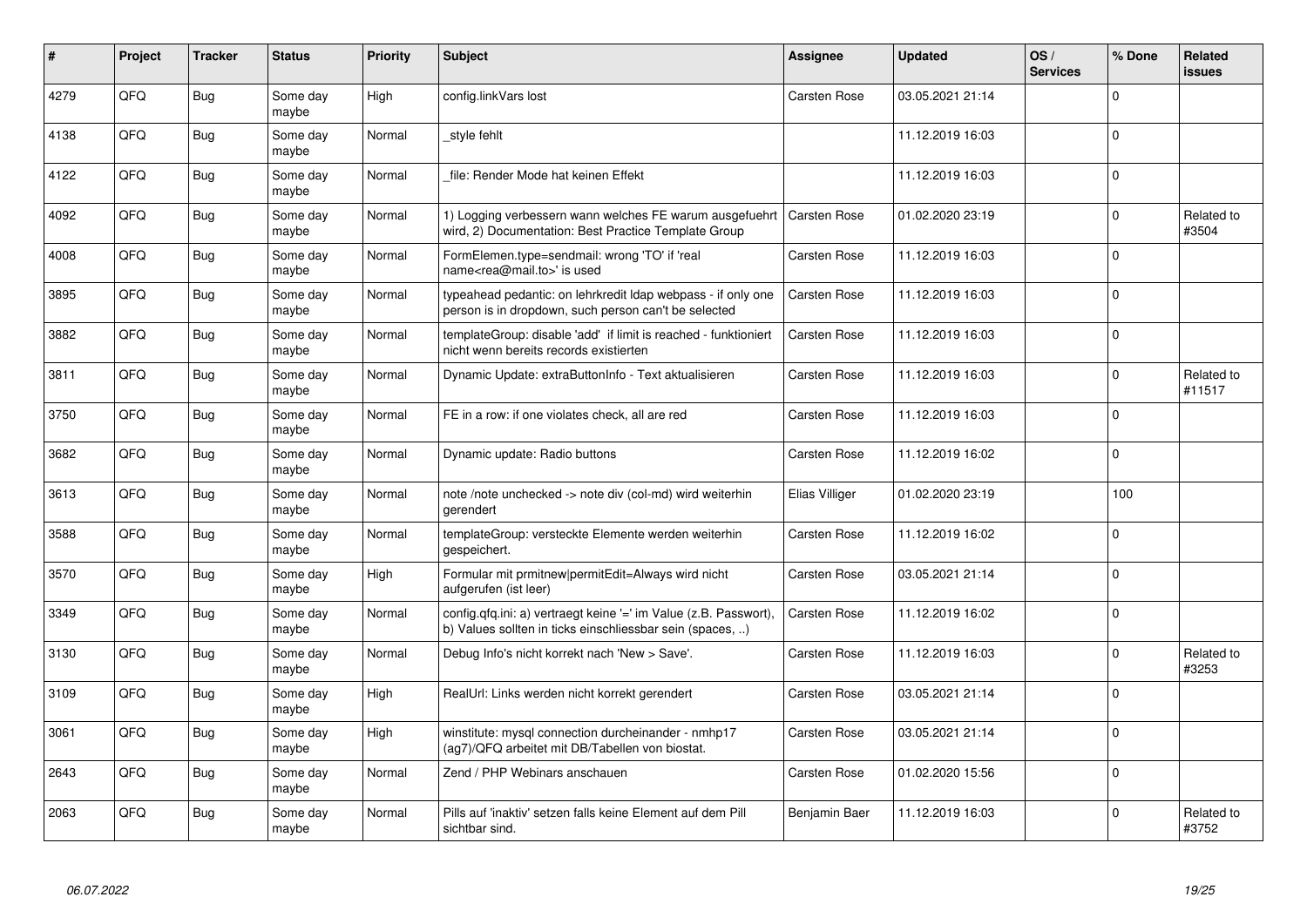| #     | Project | <b>Tracker</b> | <b>Status</b>     | <b>Priority</b> | <b>Subject</b>                                    | Assignee            | <b>Updated</b>   | OS/<br><b>Services</b> | % Done      | Related<br><b>issues</b>                                              |
|-------|---------|----------------|-------------------|-----------------|---------------------------------------------------|---------------------|------------------|------------------------|-------------|-----------------------------------------------------------------------|
| 13608 | QFQ     | Feature        | Some day<br>maybe | Normal          | Automatic Browser Language Redirect               | Enis Nuredini       | 17.06.2022 08:35 |                        | $\mathbf 0$ |                                                                       |
| 12611 | QFQ     | Feature        | Some day<br>maybe | Normal          | Refactoring: Bootstrap with Lazy Loading          | Carsten Rose        | 08.06.2022 10:37 |                        | $\pmb{0}$   | Related to<br>#12490,<br>Related to<br>#10013,<br>Related to<br>#7732 |
| 12337 | QFQ     | Feature        | Some day<br>maybe | Normal          | Database.php: better caching                      | Carsten Rose        | 16.09.2021 15:10 |                        | $\mathbf 0$ |                                                                       |
| 12315 | QFQ     | Feature        | Some day<br>maybe | Normal          | Form History (Diffs) / Backups                    | Carsten Rose        | 16.09.2021 15:10 |                        | $\mathbf 0$ |                                                                       |
| 11323 | QFQ     | Feature        | Some day<br>maybe | Normal          | Report Frontend Editor Modal + Codemirror         | Carsten Rose        | 16.09.2021 15:10 |                        | $\pmb{0}$   | Related to<br>#11036                                                  |
| 11322 | QFQ     | Feature        | Some day<br>maybe | Normal          | Form Element JSON - (multiline parameter field)   | Carsten Rose        | 16.09.2021 15:10 |                        | 0           |                                                                       |
| 11217 | QFQ     | Feature        | Some day<br>maybe | Normal          | <b>Extend Script Functionality</b>                | Carsten Rose        | 16.09.2021 15:10 |                        | $\pmb{0}$   |                                                                       |
| 11036 | QFQ     | Feature        | Some day<br>maybe | Normal          | inline report editor permissions                  | <b>Carsten Rose</b> | 16.09.2021 15:09 |                        | $\pmb{0}$   | Related to<br>#11323                                                  |
| 10745 | QFQ     | Feature        | Some day<br>maybe | Normal          | Tablesorter Excel Export                          | Carsten Rose        | 16.09.2021 15:09 |                        | $\mathbf 0$ |                                                                       |
| 10738 | QFQ     | Feature        | Some day<br>maybe | Normal          | CORS headers for external API requests            |                     | 10.06.2020 14:00 |                        | $\mathbf 0$ |                                                                       |
| 10716 | QFQ     | Feature        | Some day<br>maybe | Normal          | Business Logic mit Externen Skripten              | Carsten Rose        | 16.09.2021 15:10 |                        | $\mathbf 0$ | Related to<br>#10713,<br>Related to<br>#8217                          |
| 10116 | QFQ     | Feature        | Some day<br>maybe | Normal          | TypeAhead: Tag - show inside 'input' element      | Carsten Rose        | 16.09.2021 15:09 |                        | $\mathbf 0$ |                                                                       |
| 10095 | QFQ     | Feature        | Some day<br>maybe | Normal          | Generic Gitlab Integration into QFQ               | Carsten Rose        | 16.09.2021 15:10 |                        | $\pmb{0}$   |                                                                       |
| 10013 | QFQ     | Feature        | Some day<br>maybe | Normal          | FE.typ=editor: CodeMirror                         | <b>Carsten Rose</b> | 08.06.2022 10:37 |                        | $\mathbf 0$ | Related to<br>#12611,<br>Related to<br>#12490,<br>Related to<br>#7732 |
| 9704  | QFQ     | Feature        | Some day<br>maybe | Normal          | Thumbnails Generieren beim Splitten von PDF Files | Carsten Rose        | 11.12.2019 16:01 |                        | $\mathbf 0$ |                                                                       |
| 9579  | QFQ     | Feature        | Some day<br>maybe | Normal          | Multiform with Process Row                        | Carsten Rose        | 11.12.2019 16:01 |                        | $\pmb{0}$   |                                                                       |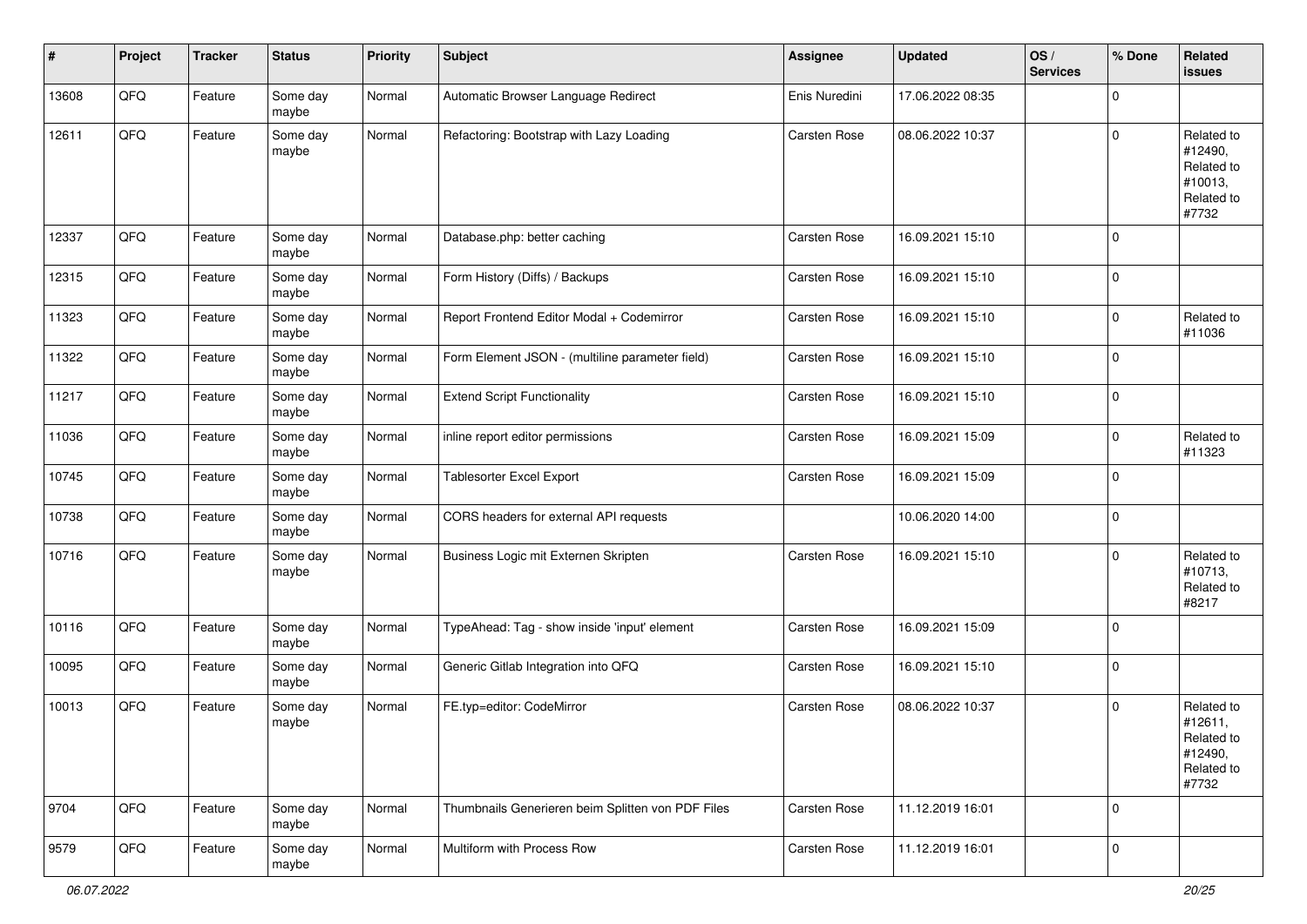| #    | Project | <b>Tracker</b> | <b>Status</b>     | <b>Priority</b> | <b>Subject</b>                                                                                 | Assignee      | <b>Updated</b>   | OS/<br><b>Services</b> | % Done      | <b>Related</b><br><b>issues</b>                                        |
|------|---------|----------------|-------------------|-----------------|------------------------------------------------------------------------------------------------|---------------|------------------|------------------------|-------------|------------------------------------------------------------------------|
| 9130 | QFQ     | Feature        | Some day<br>maybe | Normal          | tablesorter: Automatic Row numbering / Zeilenummer                                             | Benjamin Baer | 01.02.2020 23:22 |                        | $\mathbf 0$ |                                                                        |
| 8894 | QFQ     | Feature        | Some day<br>maybe | Normal          | Documentation Tags Usable in QFQ Application                                                   | Carsten Rose  | 11.12.2019 16:01 |                        | $\mathbf 0$ |                                                                        |
| 8892 | QFQ     | Feature        | Some day<br>maybe | Normal          | Display and Edit SQL Comments in Form Editor                                                   | Carsten Rose  | 11.12.2019 16:01 |                        | $\mathbf 0$ |                                                                        |
| 8586 | QFQ     | Feature        | Some day<br>maybe | Normal          | QFQ: Enhance Error message for 'record not found'                                              | Carsten Rose  | 16.09.2021 15:10 |                        | $\mathbf 0$ |                                                                        |
| 8522 | QFQ     | Feature        | Some day<br>maybe | Normal          | build QFQ - npm warnings                                                                       | Benjamin Baer | 01.02.2020 23:19 |                        | 50          |                                                                        |
| 8520 | QFQ     | Feature        | Some day<br>maybe | Normal          | Bring QFQ to Composer                                                                          | Carsten Rose  | 16.09.2021 15:10 |                        | $\mathbf 0$ |                                                                        |
| 8101 | QFQ     | Feature        | Some day<br>maybe | Normal          | Password hash: support further hashing methods                                                 | Carsten Rose  | 16.09.2021 15:10 |                        | $\mathbf 0$ |                                                                        |
| 8056 | QFQ     | Feature        | Some day<br>maybe | Normal          | Termin Organisation (Reservation)                                                              |               | 01.02.2020 23:19 |                        | $\mathbf 0$ | Related to<br>#8658                                                    |
| 7921 | QFQ     | Feature        | Some day<br>maybe | Normal          | Rest API Export: URL kuerzer machen                                                            |               | 01.02.2020 23:19 |                        | $\mathbf 0$ |                                                                        |
| 7732 | QFQ     | Feature        | Some day<br>maybe | Normal          | Javascript: Lazy Loading der add on libs                                                       | Benjamin Baer | 08.06.2022 10:38 |                        | $\mathbf 0$ | Related to<br>#12611,<br>Related to<br>#12490,<br>Related to<br>#10013 |
| 7453 | QFQ     | Feature        | Some day<br>maybe | Normal          | import / export forms QFQ                                                                      | Carsten Rose  | 16.09.2021 15:10 |                        | $\mathbf 0$ |                                                                        |
| 7452 | QFQ     | Feature        | Some day<br>maybe | Normal          | automate deployment new QFQ version                                                            | Carsten Rose  | 16.09.2021 15:10 |                        | $\mathbf 0$ |                                                                        |
| 7336 | QFQ     | Feature        | Some day<br>maybe | Normal          | PDF Upload: disallow PDFs with specific Meta information                                       | Carsten Rose  | 11.12.2019 16:01 |                        | $\mathbf 0$ |                                                                        |
| 7278 | QFQ     | Feature        | Some day<br>maybe | Normal          | Form: Wert vordefinieren der immer gesetzt wird                                                |               | 02.05.2021 09:27 |                        | $\mathbf 0$ |                                                                        |
| 7229 | QFQ     | Feature        | Some day<br>maybe | Normal          | New FormElement.type: Button                                                                   |               | 01.02.2021 12:32 |                        | $\mathbf 0$ |                                                                        |
| 7108 | QFQ     | Feature        | Some day<br>maybe | Normal          | QFQ Wrap Elements                                                                              |               | 11.12.2019 16:01 |                        | $\mathsf 0$ |                                                                        |
| 7107 | QFQ     | Feature        | Some day<br>maybe | Normal          | Showcase Registration Tool: Anmeldung / Administration :<br>Liste Anmeldungen / Emaileinaldung | Carsten Rose  | 11.12.2019 16:01 |                        | $\mathsf 0$ |                                                                        |
| 7106 | QFQ     | Feature        | Some day<br>maybe | Normal          | Beispiel Nummerierung von Rows in Report                                                       |               | 11.12.2019 16:01 |                        | $\mathbf 0$ |                                                                        |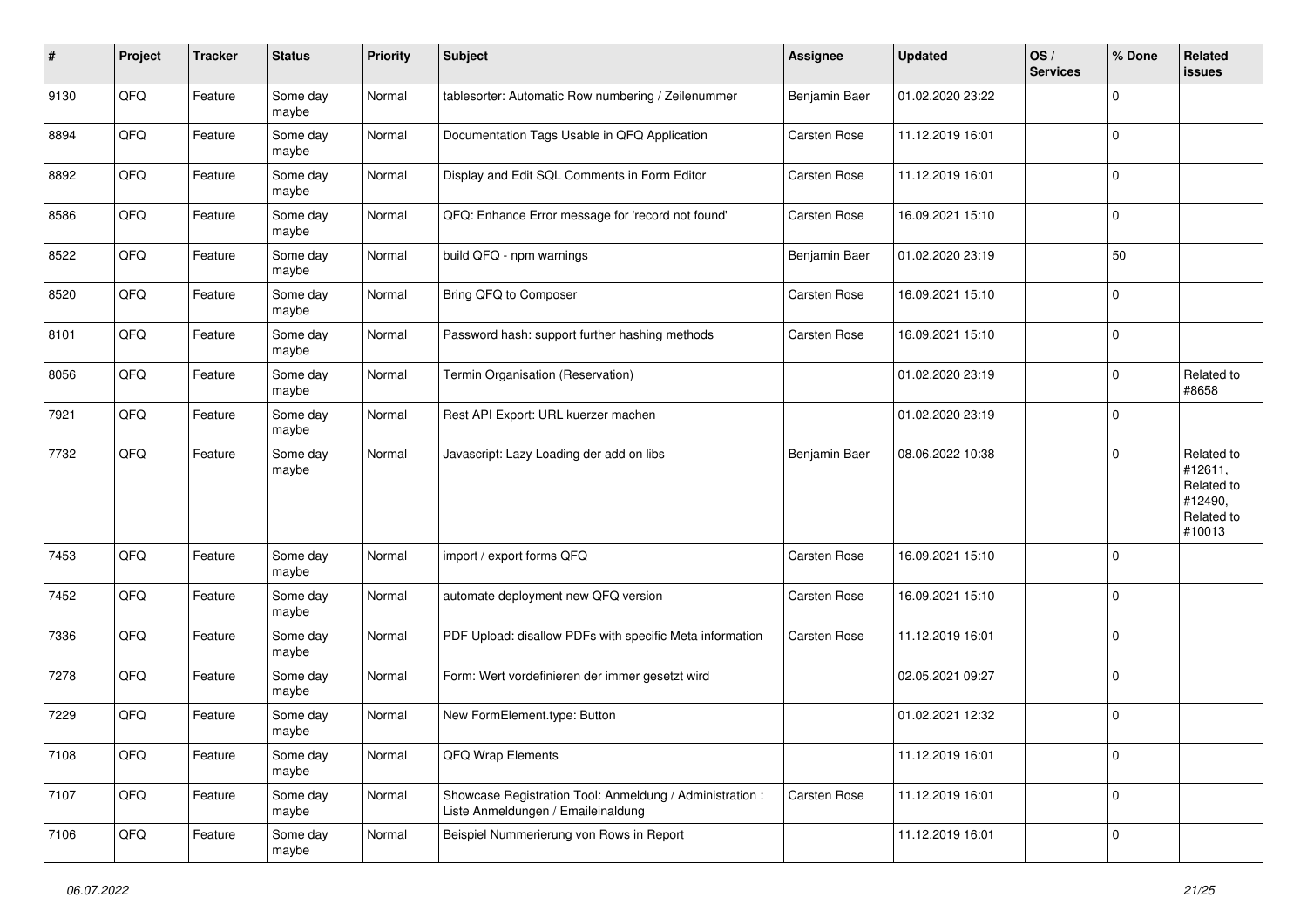| #    | Project | <b>Tracker</b> | <b>Status</b>     | <b>Priority</b> | <b>Subject</b>                                                                   | <b>Assignee</b>     | <b>Updated</b>   | OS/<br><b>Services</b> | % Done      | Related<br><b>issues</b> |
|------|---------|----------------|-------------------|-----------------|----------------------------------------------------------------------------------|---------------------|------------------|------------------------|-------------|--------------------------|
| 7105 | QFQ     | Feature        | Some day<br>maybe | Normal          | Beispiel wie man in einer zweiten Tabelle speichert.                             |                     | 11.12.2019 16:01 |                        | $\Omega$    |                          |
| 7104 | QFQ     | Feature        | Some day<br>maybe | Normal          | Manual: hint about escaping if '\r' appears in mail body                         |                     | 11.12.2019 16:01 |                        | $\mathbf 0$ |                          |
| 7100 | QFQ     | Feature        | Some day<br>maybe | Normal          | Download: log access, max downloads, time limit                                  |                     | 01.02.2020 23:19 |                        | $\mathbf 0$ |                          |
| 6992 | QFQ     | Feature        | Some day<br>maybe | Normal          | DB exception: Syntax Highlight                                                   |                     | 11.12.2019 16:01 |                        | $\Omega$    | Related to<br>#5450      |
| 6972 | QFQ     | Feature        | Some day<br>maybe | Normal          | Fabric Clipboard / cross browser tab                                             | Benjamin Baer       | 01.02.2020 23:21 |                        | $\mathbf 0$ |                          |
| 6970 | QFQ     | Feature        | Some day<br>maybe | Normal          | tablesorter: default fuer 'sortReset' aendern von 'Ctrl' zu 'Alt'                | Benjamin Baer       | 01.02.2020 23:21 |                        | $\mathbf 0$ |                          |
| 6715 | QFQ     | Feature        | Some day<br>maybe | Normal          | Code-Refactoring: dbArray vereinheitlichen                                       | Carsten Rose        | 11.12.2019 16:02 |                        | $\Omega$    |                          |
| 6704 | QFQ     | Feature        | Some day<br>maybe | Normal          | Upload Mode: Bilder in Notizen rechts sollen aktuellen<br>Upload repräsentieren. |                     | 01.02.2020 23:19 |                        | $\Omega$    | Related to<br>#3264      |
| 6515 | QFQ     | Feature        | Some day<br>maybe | Normal          | Formular: Felder dynamisch ein/ausblenden                                        |                     | 11.12.2019 16:02 |                        | $\Omega$    |                          |
| 6299 | QFQ     | Feature        | Some day<br>maybe | Normal          | Attack detection: log table with invalid SIP access                              |                     | 11.12.2019 16:02 |                        | $\mathbf 0$ | Related to<br>#3947      |
| 6288 | QFQ     | Feature        | Some day<br>maybe | Normal          | Best Practice: Erklaeren wie man ein Formular ganz in<br>'weiss' erstellen kann  |                     | 11.12.2019 16:02 |                        | $\Omega$    |                          |
| 6084 | QFQ     | Feature        | Some day<br>maybe | Normal          | New escape type: 'D' - convert date                                              |                     | 01.02.2020 23:19 |                        | $\mathbf 0$ |                          |
| 6083 | QFQ     | Feature        | Some day<br>maybe | Normal          | Dynamic Update: Value Check via SQL                                              |                     | 11.12.2019 16:02 |                        | $\mathbf 0$ |                          |
| 5983 | QFQ     | Feature        | Some day<br>maybe | Normal          | Form Submit (save & update): normalize date/-time FE                             | <b>Carsten Rose</b> | 01.02.2020 23:19 |                        | $\pmb{0}$   |                          |
| 5923 | QFQ     | Feature        | Some day<br>maybe | Normal          | fillStoreSystemBySqlLate                                                         |                     | 01.02.2020 23:19 |                        | $\Omega$    |                          |
| 5895 | QFQ     | Feature        | Some day<br>maybe | Normal          | Tutorial: List of all QFQ Features                                               |                     | 01.02.2020 23:19 |                        | $\mathbf 0$ |                          |
| 5893 | QFQ     | Feature        | Some day<br>maybe | Normal          | Edit on double-click                                                             |                     | 01.02.2020 23:19 |                        | $\mathbf 0$ | Related to<br>#5894      |
| 5892 | QFQ     | Feature        | Some day<br>maybe | Normal          | QFQ should use T3 API to manipulate FE GROUP<br>membership                       |                     | 01.02.2020 23:20 |                        | $\Omega$    |                          |
| 5852 | QFQ     | Feature        | Some day<br>maybe | Normal          | Logging: mail.log / sql.log - im FE anzeigen und via AJAX<br>aktualisieren       | <b>Carsten Rose</b> | 01.02.2020 23:19 |                        | $\Omega$    | Related to<br>#5885      |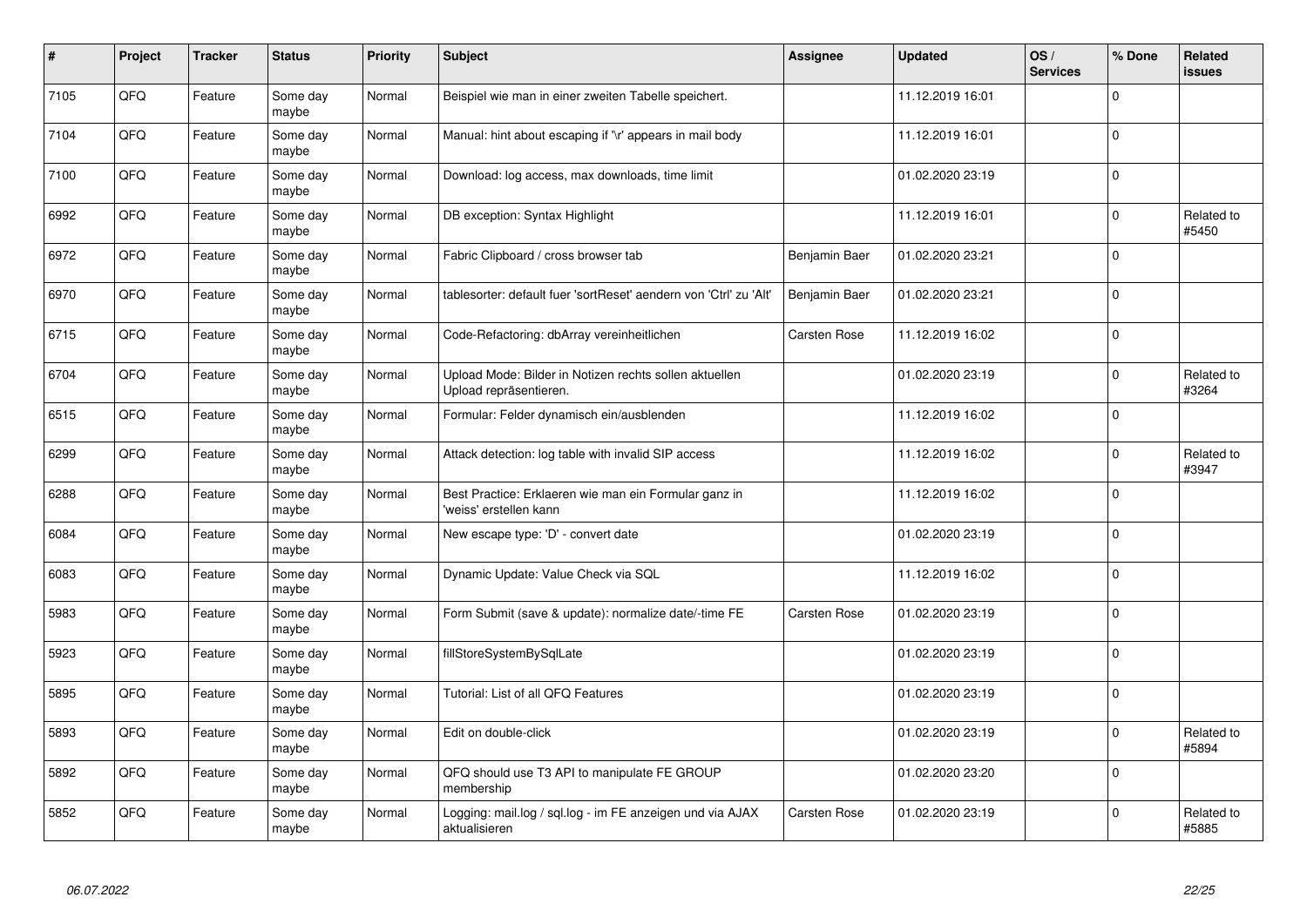| #    | Project | <b>Tracker</b> | <b>Status</b>     | <b>Priority</b> | <b>Subject</b>                                                                    | Assignee            | <b>Updated</b>   | OS/<br><b>Services</b> | % Done      | Related<br><b>issues</b>                    |
|------|---------|----------------|-------------------|-----------------|-----------------------------------------------------------------------------------|---------------------|------------------|------------------------|-------------|---------------------------------------------|
| 5851 | QFQ     | Feature        | Some day<br>maybe | Normal          | Queue System implementieren: MQTT, RabbitMQ                                       |                     | 01.02.2020 23:20 |                        | $\Omega$    | Related to<br>#5715                         |
| 5850 | QFQ     | Feature        | Some day<br>maybe | Normal          | Deployment: In QFQ Doc best practice fuer zeitgemaesses<br>Deployment beschreiben |                     | 01.02.2020 23:20 |                        | $\mathbf 0$ |                                             |
| 5805 | QFQ     | Feature        | Some day<br>maybe | Normal          | TypeAHead SQL value instead of key stored                                         |                     | 01.02.2020 23:19 |                        | 0           | Related to<br>#5444                         |
| 5783 | QFQ     | Feature        | Some day<br>maybe | Normal          | <b>BPMN View/Edit</b>                                                             |                     | 11.12.2019 16:02 |                        | $\mathbf 0$ |                                             |
| 5665 | QFQ     | Feature        | Some day<br>maybe | Normal          | Versuch das '{{!' nicht mehr noetig ist.                                          | <b>Carsten Rose</b> | 01.02.2020 23:20 |                        | $\mathbf 0$ | Related to<br>#7432,<br>Related to<br>#7434 |
| 5579 | QFQ     | Feature        | Some day<br>maybe | Normal          | Enhance Doc / Presentation: variable type 'link column type'                      | Carsten Rose        | 01.02.2020 23:19 |                        | $\mathbf 0$ |                                             |
| 5548 | QFQ     | Feature        | Some day<br>maybe | Normal          | 801 Textfiles/Scriptfiles als Thumbnail                                           | <b>Carsten Rose</b> | 07.03.2022 16:26 |                        | $\mathbf 0$ |                                             |
| 5480 | QFQ     | Feature        | Some day<br>maybe | Normal          | QFQ: Dokumentation mit Screenshots versehen                                       | Carsten Rose        | 01.02.2020 23:20 |                        | $\mathbf 0$ | Related to<br>#9879                         |
| 5455 | QFQ     | Feature        | Some day<br>maybe | Normal          | Mail Redirects grld abhaengig                                                     |                     | 01.02.2020 23:20 |                        | $\mathbf 0$ |                                             |
| 5452 | QFQ     | Feature        | Some day<br>maybe | Normal          | Thumbnails from PDF: bad quality                                                  |                     | 01.02.2020 23:20 |                        | $\mathbf 0$ |                                             |
| 5428 | QFQ     | Feature        | Some day<br>maybe | Normal          | secure thumbnail: late render on access.                                          | <b>Carsten Rose</b> | 01.02.2020 23:20 |                        | $\mathbf 0$ |                                             |
| 5389 | QFQ     | Feature        | Some day<br>maybe | Normal          | QFQ Design: Multline label / note                                                 | Benjamin Baer       | 01.02.2020 23:19 |                        | $\mathbf 0$ |                                             |
| 5342 | QFQ     | Feature        | Some day<br>maybe | Normal          | link - with HTML Attributes                                                       |                     | 01.02.2020 23:20 |                        | $\mathbf 0$ | Related to<br>#14077                        |
| 5160 | QFQ     | Feature        | Some day<br>maybe | Normal          | QFQ collaborative / together.js, ShareJS, y-js, collaborative,                    |                     | 11.12.2019 16:02 |                        | $\Omega$    |                                             |
| 5132 | QFQ     | Feature        | Some day<br>maybe | Normal          | Error Message sendmail missing attachment: more details                           | <b>Carsten Rose</b> | 01.02.2020 23:19 |                        | $\mathbf 0$ |                                             |
| 5129 | QFQ     | Feature        | Some day<br>maybe | Normal          | Reports: SQL fuer x Achse und y Achse                                             |                     | 11.12.2019 16:02 |                        | $\mathbf 0$ |                                             |
| 5024 | QFQ     | Feature        | Some day<br>maybe | Normal          | Fabric: Generate PDF with edits                                                   | Benjamin Baer       | 01.02.2020 23:20 |                        | $\mathbf 0$ | Related to<br>#10704                        |
| 4974 | QFO     | Feature        | Some day<br>maybe | Normal          | Long polling - inform all listening clients of changes                            |                     | 11.12.2019 16:02 |                        | $\mathbf 0$ |                                             |
| 4956 | QFO     | Feature        | Some day<br>maybe | Normal          | Sendmail: Benutzerdefinierte Headers                                              | Carsten Rose        | 11.12.2019 16:02 |                        | $\mathbf 0$ |                                             |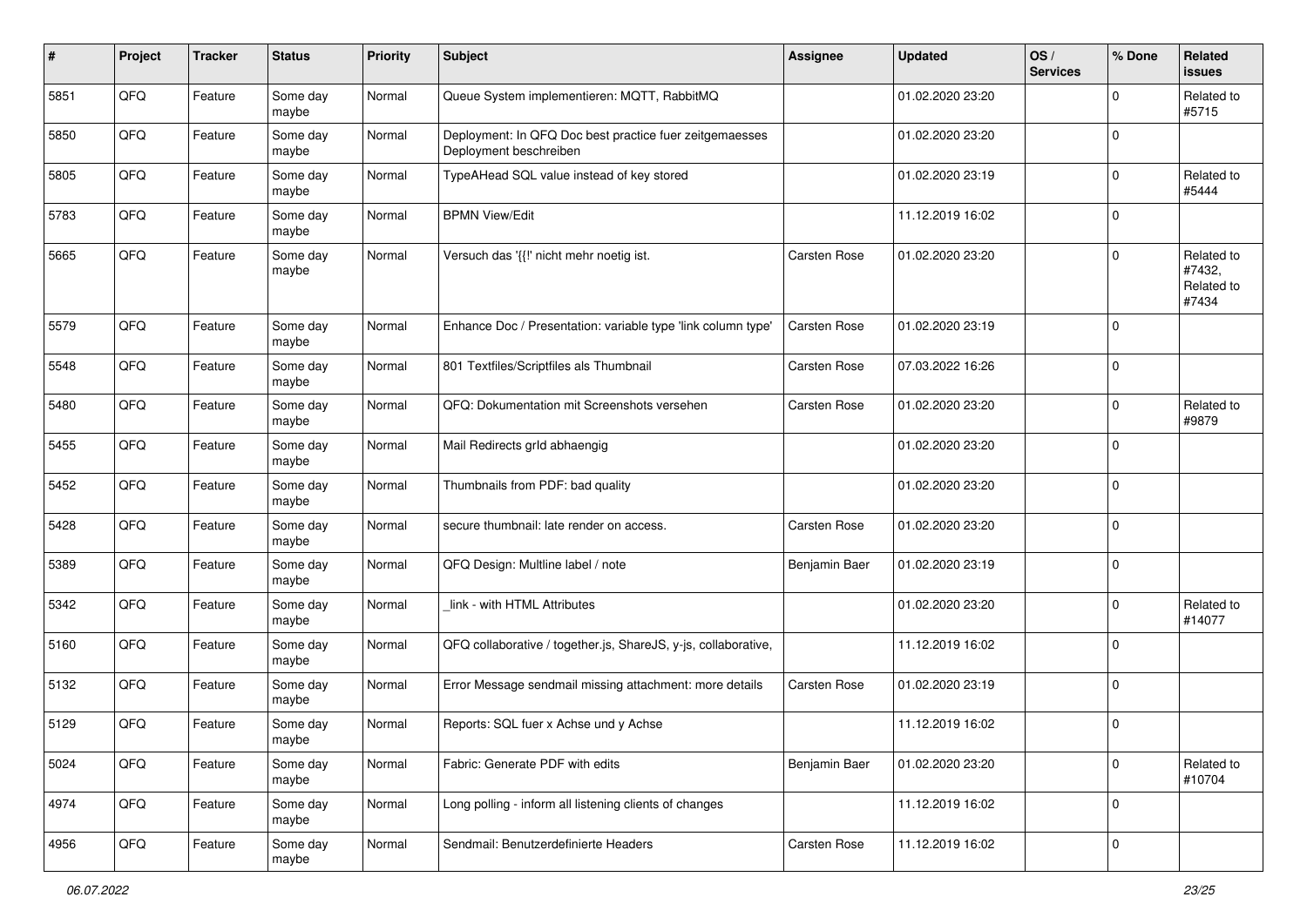| #    | Project | <b>Tracker</b> | <b>Status</b>     | <b>Priority</b> | <b>Subject</b>                                                                                                                                                | <b>Assignee</b>     | <b>Updated</b>   | OS/<br><b>Services</b> | % Done      | Related<br><b>issues</b> |
|------|---------|----------------|-------------------|-----------------|---------------------------------------------------------------------------------------------------------------------------------------------------------------|---------------------|------------------|------------------------|-------------|--------------------------|
| 4872 | QFQ     | Feature        | Some day<br>maybe | Normal          | Fields of Typo3 page available in STORE_TYPO3                                                                                                                 | <b>Carsten Rose</b> | 01.02.2020 23:19 |                        | $\mathbf 0$ |                          |
| 4869 | QFQ     | Feature        | Some day<br>maybe | Normal          | Dynamic Update (show, hide, readonly?, required?) for<br><b>Template Group Elements</b>                                                                       | Carsten Rose        | 01.02.2020 23:19 |                        | $\mathsf 0$ | Related to<br>#4865      |
| 4839 | QFQ     | Feature        | Some day<br>maybe | Normal          | qfq-handle in <head> Abschnitt</head>                                                                                                                         | Carsten Rose        | 11.12.2019 16:02 |                        | $\Omega$    |                          |
| 4816 | QFQ     | Feature        | Some day<br>maybe | Normal          | Templates for QFQ Reports (Tables, Radios, )                                                                                                                  |                     | 01.02.2020 23:20 |                        | $\mathbf 0$ |                          |
| 4757 | QFQ     | Feature        | Some day<br>maybe | Normal          | Test subrecord: download links ok? Links ok?                                                                                                                  | Carsten Rose        | 01.02.2020 23:20 |                        | $\mathbf 0$ |                          |
| 4719 | QFQ     | Feature        | Some day<br>maybe | Normal          | Custom Message in Client in case of 'Browser tab close,<br>modification will be lost'                                                                         |                     | 01.02.2020 23:20 |                        | $\mathbf 0$ |                          |
| 4652 | QFQ     | Feature        | Some day<br>maybe | Normal          | UZH CD: Weiterleitung auf benutzerdefinierte 403/404 Seite                                                                                                    | Carsten Rose        | 01.02.2020 23:20 |                        | $\mathbf 0$ |                          |
| 4650 | QFQ     | Feature        | Some day<br>maybe | Normal          | Convert html to doc/rtf                                                                                                                                       | <b>Carsten Rose</b> | 01.02.2020 23:20 |                        | $\mathbf 0$ | Related to<br>#10704     |
| 4640 | QFQ     | Feature        | Some day<br>maybe | Normal          | Rename System Forms                                                                                                                                           |                     | 01.02.2020 23:20 |                        | $\Omega$    |                          |
| 4627 | QFQ     | Feature        | Some day<br>maybe | Normal          | dbupdate: all tables - check 'create', 'modified' if it is possible<br>to change to default 'CURRENT_TIMESTAMP' and modified<br>'ON UPDATE CURRENT_TIMESTAMP' |                     | 01.02.2020 23:20 |                        | $\mathbf 0$ |                          |
| 4626 | QFQ     | Feature        | Some day<br>maybe | Normal          | Mobile View: 'classBody=qfq-form-right' makes no sense                                                                                                        |                     | 01.02.2020 23:20 |                        | $\mathbf 0$ |                          |
| 4606 | QFQ     | Feature        | Some day<br>maybe | Normal          | link: qualifier to render bootstrap button                                                                                                                    | <b>Carsten Rose</b> | 01.02.2020 23:19 |                        | $\Omega$    |                          |
| 4551 | QFQ     | Feature        | Some day<br>maybe | Normal          | Set 'pills' via dynamicUpdate to show/hide/disabled                                                                                                           |                     | 01.02.2020 23:20 |                        | $\mathbf 0$ | Related to<br>#3752      |
| 4536 | QFQ     | Feature        | Some day<br>maybe | Normal          | FE upload: problem with delete if mutliple uploads an<br>FE.name="                                                                                            |                     | 01.02.2020 23:20 |                        | $\mathbf 0$ |                          |
| 4446 | QFQ     | Feature        | Some day<br>maybe | Normal          | New FE get same feldContainerId as last modifed FE                                                                                                            |                     | 01.02.2020 23:20 |                        | $\mathbf 0$ |                          |
| 4445 | QFQ     | Feature        | Some day<br>maybe | Normal          | template group: Option to simulate fieldset                                                                                                                   |                     | 28.06.2021 14:11 |                        | $\mathsf 0$ |                          |
| 4444 | QFQ     | Feature        | Some day<br>maybe | Normal          | FE.type=upload: detect mime type                                                                                                                              |                     | 11.12.2019 16:02 |                        | $\Omega$    | Related to<br>#4303      |
| 4443 | QFQ     | Feature        | Some day<br>maybe | Normal          | Form: multiple secondary tables                                                                                                                               |                     | 01.02.2020 23:20 |                        | $\Omega$    |                          |
| 4442 | QFQ     | Feature        | Some day<br>maybe | Normal          | Special Column Name: link - new symbol G (Glyph) to<br>choose any available symbol                                                                            |                     | 11.12.2019 16:02 |                        | $\mathbf 0$ |                          |